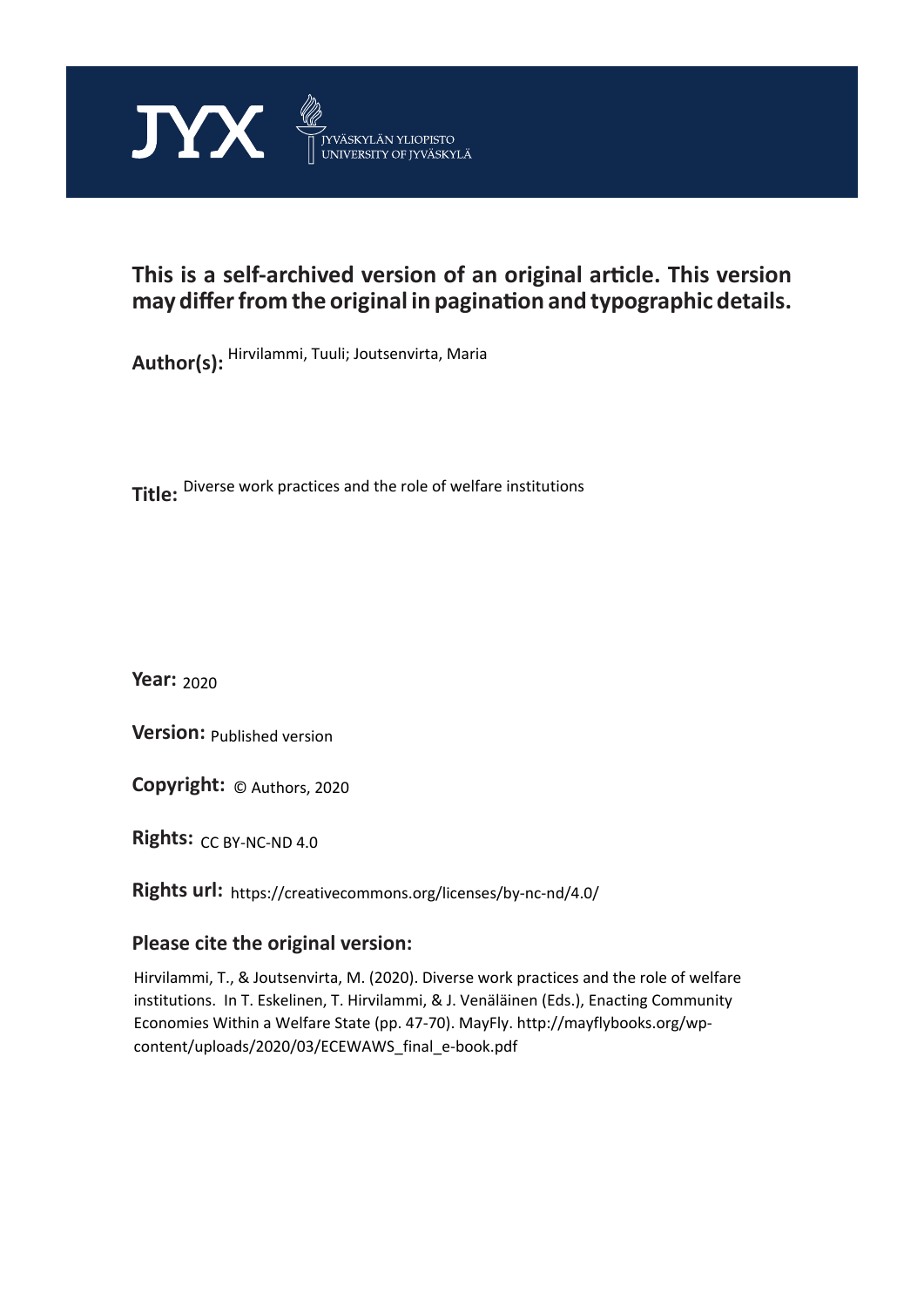# **Diverse work practices and the role of welfare institutions**

*Tuuli Hirvilammi & Maria Joutsenvirta*

 $\bigcap$  ultivating community economies is an enormous endeavour requiring active efforts and the competent employment of committed members. Even though these efforts are not always monetarily rewarded or officially recognised as 'work', they are indispensable for building sustainable economies. This typical situation is the starting point of this chapter that focuses on the tension between work, as understood within community economies, and the currently hegemonic ideas and norms of employment. How can people devote their agency and time to constructing community economies, when they should also be able to survive in a capitalist economy, perhaps being pushed to full-time wage labour by disciplining authorities?

Research on community economies emphasises the importance of seeing the variety of conceptualisations of 'labour' and 'work' and ways to perform it. Besides waged labour, alternative paid and unpaid labour as well as work for welfare (subsidised work or conditional work that is done in order to receive social benefits) play essential roles (Gibson-Graham and Roelvink 2011). However, this variety of work forms is undermined in contemporary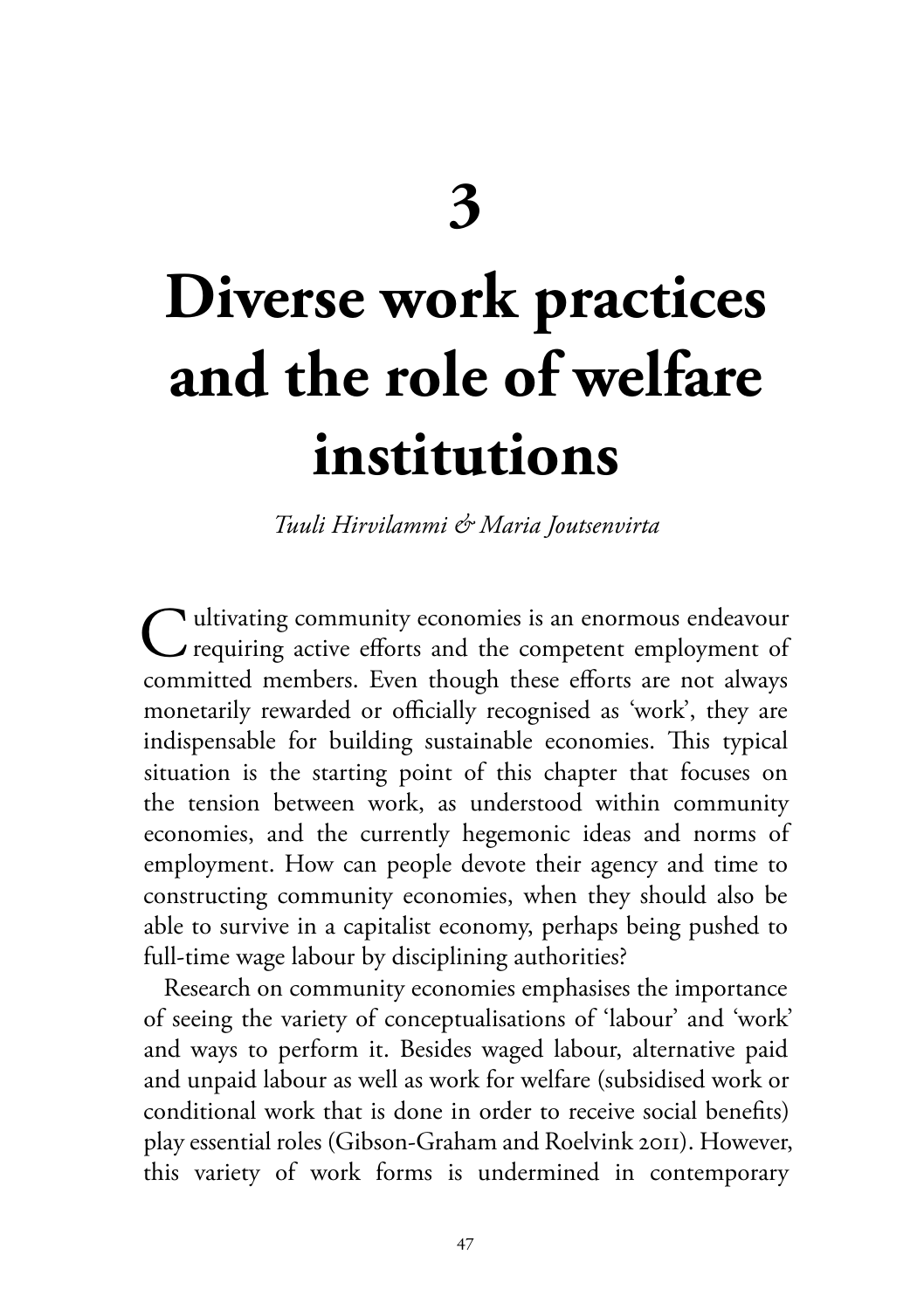capitalist welfare states as they rely on the idea and norm of fulltime waged labour and productivism (e.g. Fitzpatrick and Cahill 2002). Welfare institutions continue to make a clear distinction between unpaid reproductive work and paid productive work and give recognition mainly to the latter, thus failing to adequately value socially and economically essential work done in communities and households. This shortcoming is visible in the strictly conditional social allowances and activation policies in Nordic welfare states (e.g. Johansson 2001). Activation policies and welfare institutions in general largely ignore and discourage unpaid work done in community economies as this form of work does not create monetary economic value. This policy derives from the conventional models of economics and a narrow conception of economically valuable relations and exchanges (Eisler 2007; Gibson-Graham 2008; Halpern 2010; Raworth 2018). We can therefore assume that community economies and the associated diverse work practices that question the premises of welfare institutions can face challenges in current Nordic welfare states.

In this chapter,<sup>10</sup> we will look at the practical ramifications of norms and policies by welfare institutions regarding the work practices within the community economies. As Gritzas and Kavoulakos (2016, 924) have acknowledged, community economic spaces are always constrained by the existing power relations that manifest in concrete places and times. The given constraints and contradictions imply different degrees of alterity and possibility of their achieving post-capitalist futures. To examine the potential of community economies in welfare states and to identify possible institutional challenges, we studied two Finnish community

<sup>10</sup> The empirical study is part of the research project ECOSOS 'Contribution of Social Work and Systems of Income Security to the Ecosocial Transformation of Society' at the University of Jyväskylä, led by professor Aila-Leena Matthies and funded by the Academy of Finland for the years 2015-2019 (285868). The first author was involved in this research project and acknowledges the financial support of the Academy of Finland.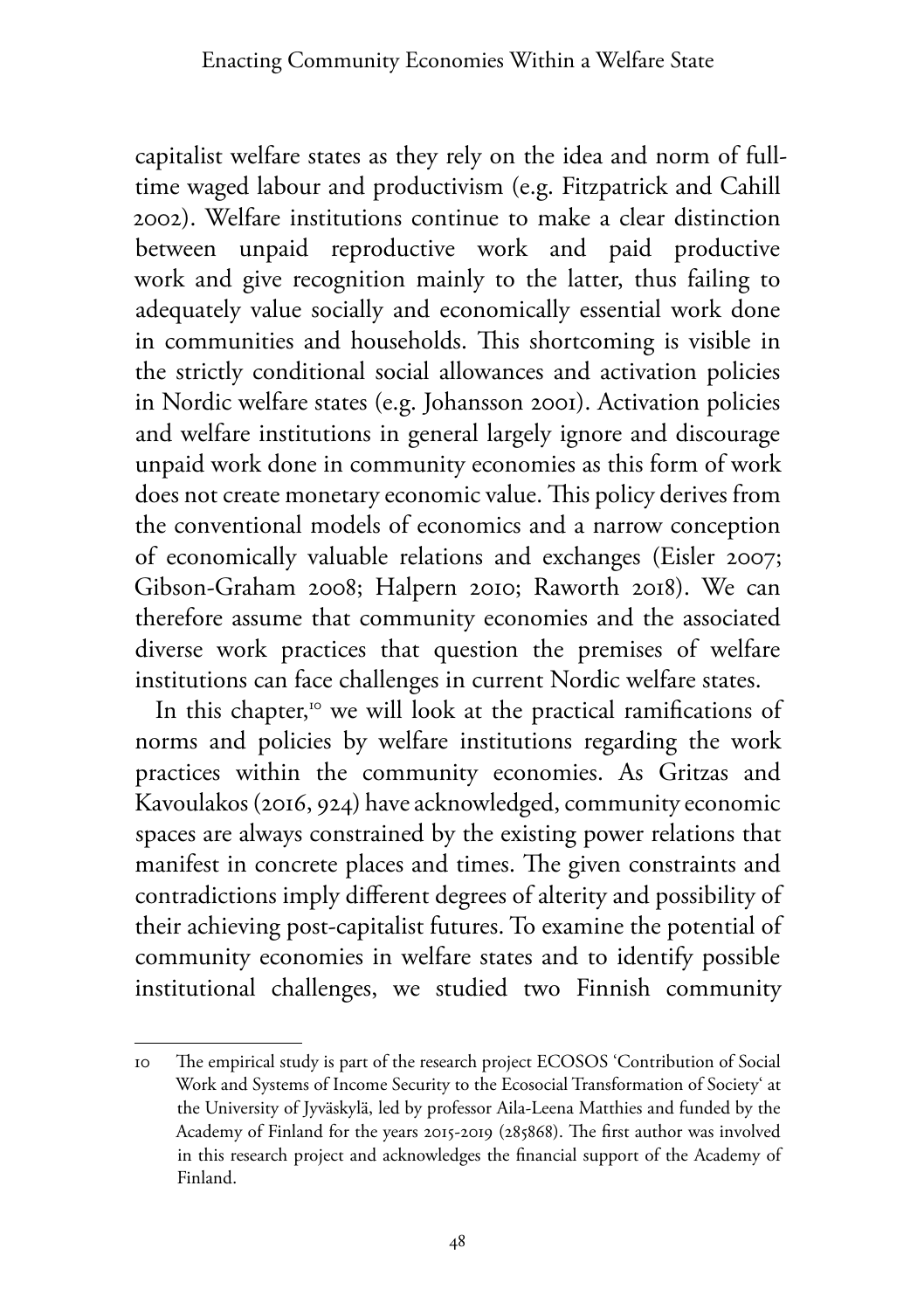economies: an organic food cooperative and an autonomous social centre with an art exhibition space. The first author visited these sites, observed their everyday practices, collected documentary material and conducted interviews in 2017. During the interviews, the participants were asked to describe the background of their initiative, typical activities and resources, organisation structures and networks, and personal motivations. Specific questions focused on the relationships with public authorities and possible institutional challenges.

The aim of this chapter is to provide insight on the present tensions between welfare institutions and the diverse work practices of community economies. Moreover, it helps to recognise measures through which welfare institutions might support a broader conception of work. We explore, how people can be active in unpaid alternatives when they should also be able to sustain themselves. We identify a large variety of work forms in these two organisations drawing on the diverse economy framing by Gibson-Graham (2008; see also Introduction) and see how welfare institutions influence organising the work.

We argue that a broader conception of work and enabling welfare institutions could have important roles in supporting and giving value to the full range of economic practices, which include not only monetarily rewarded labour but also alternative paid and unpaid work. The different aims and practices between community economies and activation policies in Nordic welfare states provide a fruitful context for analysing the tension between diverse work within community economies, and the currently hegemonic ideas of 'work' and 'labour'.

**From a narrow conception of labour to diverse work practices** Our proposition is that a broad conceptualisation and implementation of work creates possibilities for community economies and less exploitative conditions of employment in both a social and ecological sense. It does so by making visible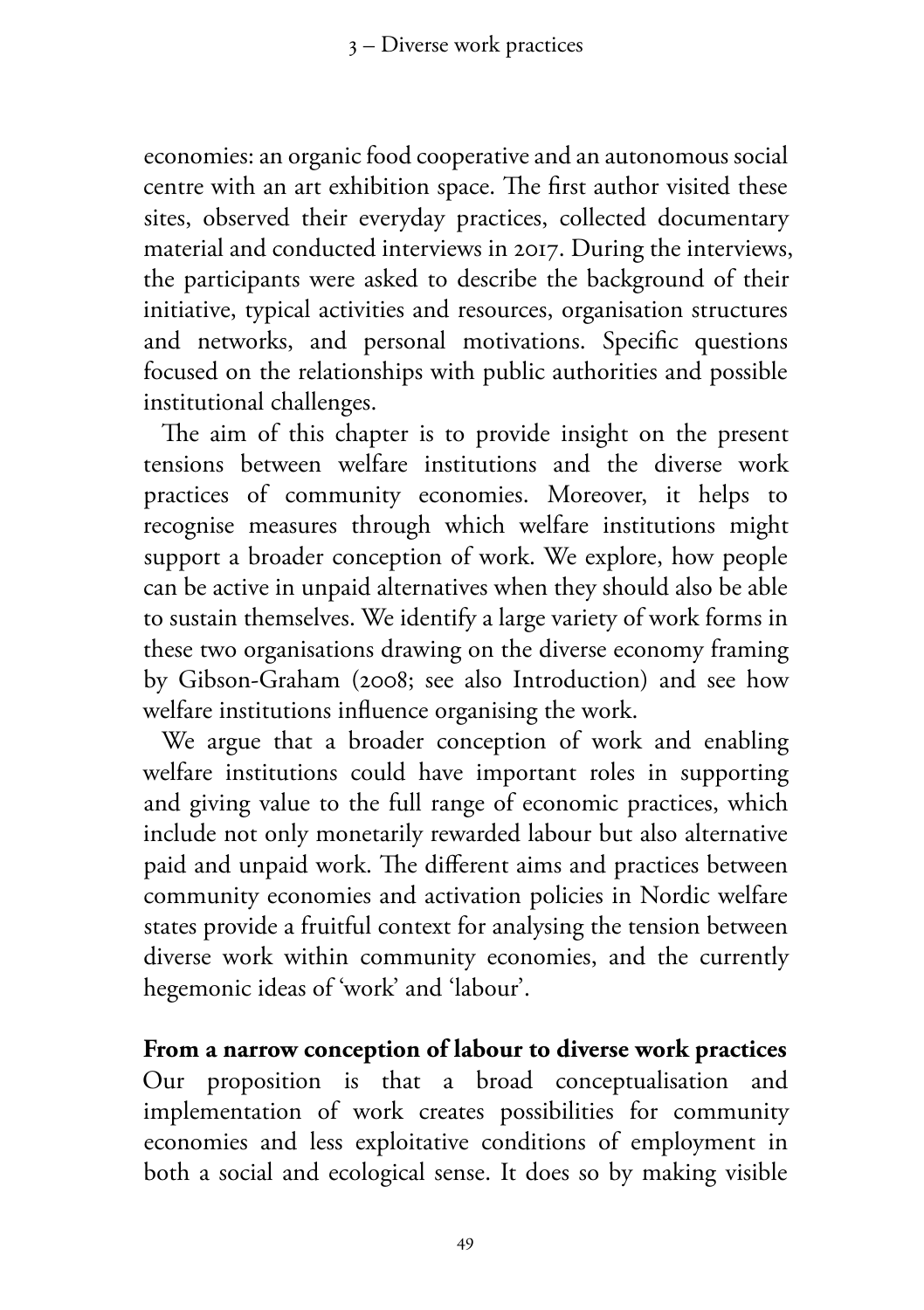and giving value not only to such human agency and occupation that can be more meaningful and fulfilling than conventional salaried labour but also to a wide range of economic relations and exchanges.

One way to expand the understanding of work is the analytical distinction between the concepts of 'labour' and 'work'. In describing the general human conditions, Hannah Arendt (2013, original 1958) distinguishes three forms of practical activities: labour, work and action. For her, labour arises from the necessity of biological survival whereas work is related to our need to construct human settlements, to create culture and to produce artefacts. Action, in turn, takes place in relation to other human beings, in communal and political spheres. All these elements are necessary for a human life and therefore they are the basis for approaching work in community economy building.

In a similar vein and applied in the context of modern welfare states, British economist Guy Standing (2009) has argued that work and labour are not synonymous: 'not all work is labour, while not all labour is productive activity.' (Ibid., 5.) For him, work captures all positive aspects of productive, reproductive and creative activity, which gives room and respect to inaction and contemplation. Labour and salaried employment, in turn, do not leave such space.11 In performing work, a person has agency and a sense of self-determination. Work raises the idea of occupation, a sense of calling and a lifetime of creative and dignifying work

<sup>11</sup> The word 'labour' is derived from the Latin laborem, implying toil, distress and trouble. Laborare meant to do heavy onerous work. The ancient Greek word for labour, ponos, signified pain and effort, and has a similar etymological root as the Greek word for poverty, penia. So labour meant painful, onerous activity done in conditions of poverty. Labour's function is to produce marketable output or services. Those who control labour usually want to take advantage of others, and often will oppress and exploit those performing labour. Labour is also associated with 'jobs' and the 'jobholder society' as described by Hannah Arendt. In a job, a person performs 'labour'; sometimes identified as alienated activity because it is instrumental and requires the person to carry out a predetermined set of tasks. (Standing 2009, 6.)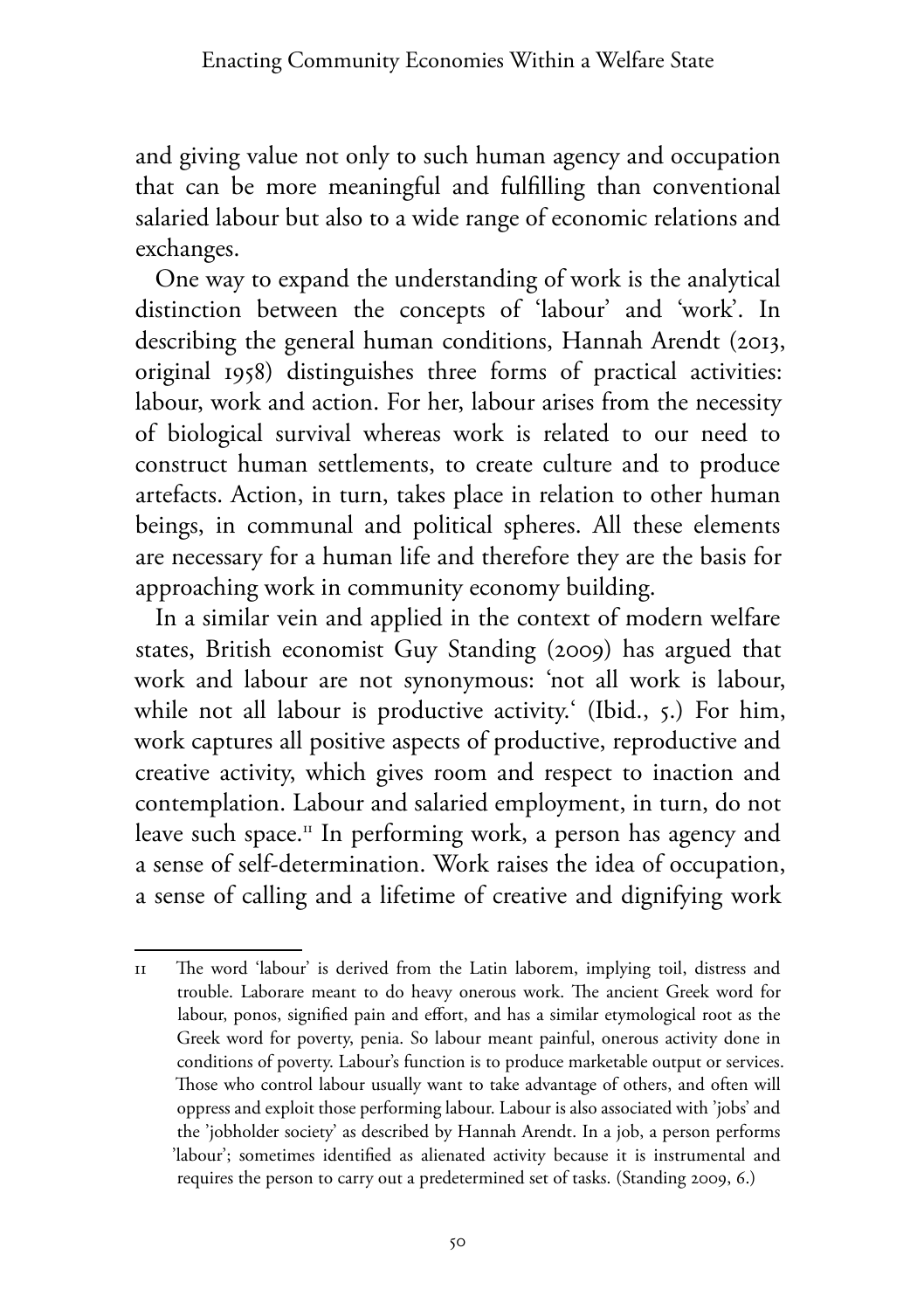around a self-chosen set of activities. For Standing, 'occupational citizenship' and 'occupational community' contain innate psychic value in the work and the social relations in which it takes place. They also provide a mechanism for social solidarity. An integral part of occupation is the reproductive work not only in terms of nurturing and caring, but also as involving acts of civic friendship that reproduce the community – containing thus the role of action in Arendt's categorisation. By contrast, a worker required to perform labour often lacks agency, and there is no room for these types of activities and identities. This is especially so when people do labour as alienated employees and primarily for instrumental reasons, under somebody's control. (Standing 2009, 4–14.)

Since industrialisation, western welfare systems have been influenced heavily by what can be called 'industrial citizenship', the essence of which has been the extension of social rights – entitlements and norms associated with industrial wage labour (Standing 2009, 3–5). According to Standing (2009), twentiethcentury progressives made a mistake in making labour and employment the focus of social protection, regulation and redistribution. 'If you laboured for wages, you built up entitlements to sick leave, unemployment benefits, maternity leave, disability benefits and a pension.' (Standing 2009, 7.) Consequently, unpaid reproductive work had become unproductive and had disappeared altogether from public view, censuses and labour statistics (Standing 2009, 5). The 'invisible' work does not then contribute to GDP growth that the welfare institutions depend on (see Chapter 1).

The criticism of capitalist welfare models for their incapacity to recognise necessary reproductive and unpaid work is one of the starting points in the community economy literature. A key premise of this discussion is the need to extend the narrow types of economic relations in which surplus value is produced, appropriated and distributed on the basis of waged labour and production for the market and mainstream market finance modes

51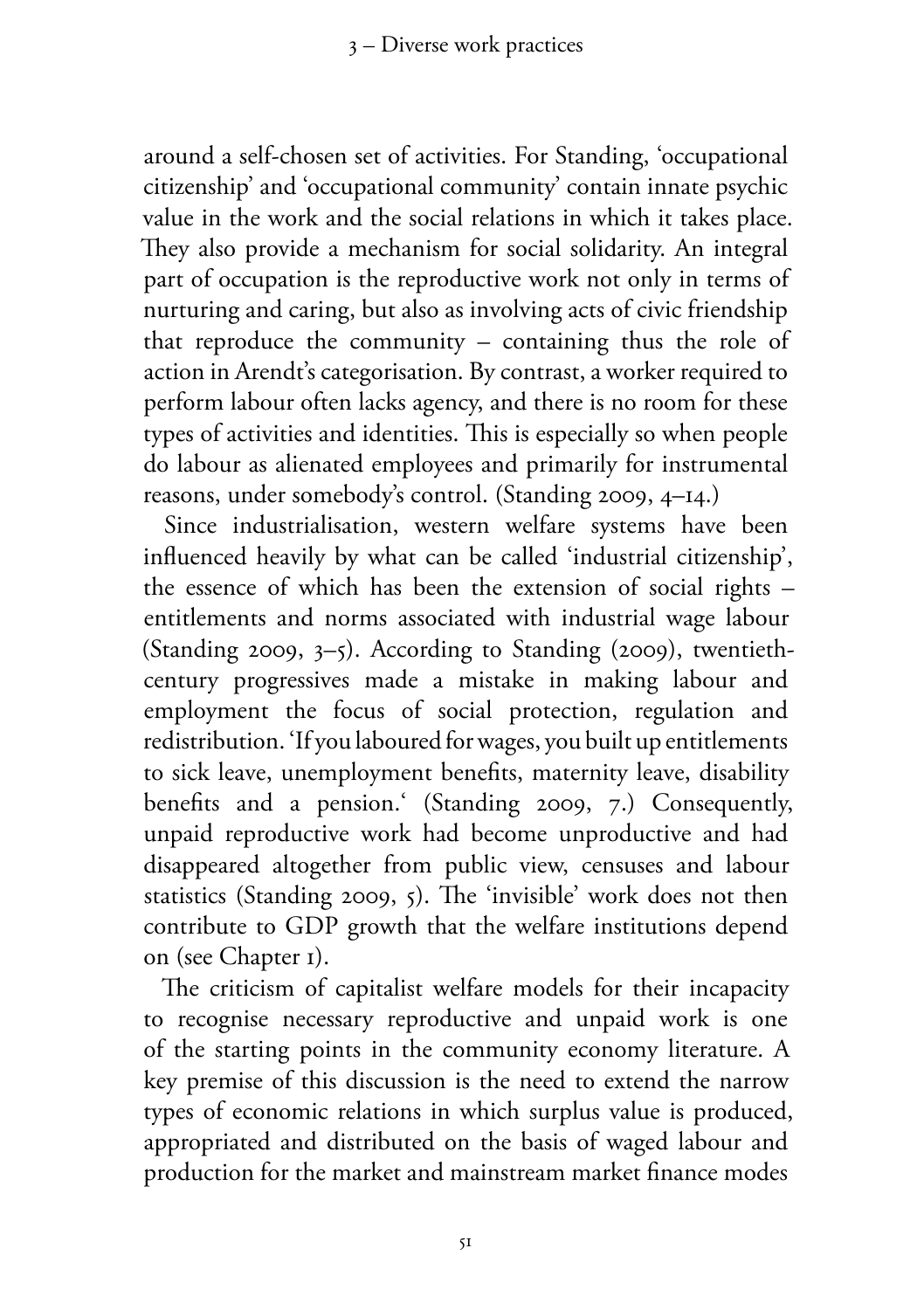(Gibson-Graham 2010; see also Mazzucato 2018). The framing of diverse economies broadens the conception of work and other key aspects of economy. It emphasises the role of different modes of economic organisation and different ways of performing and remunerating labour – not only waged and salaried labour, but also alternatively paid labour and unpaid labour (Gibson-Graham and Roelvink 2011, 29). In any case, non-market transactions and unpaid household work (both by definition non-capitalist) have been estimated to constitute close to or as much as half of economic activity in both rich and poor countries – if approached from the perspective of their potential market value (Ironmonger 1996; Gibson-Graham 2008).

Theorising on diverse forms of work in community economy literature (including and mixing both concepts of 'labour' and 'work') allows consideration of diverse production spaces and processes that extend our understanding of how and where value is produced (see also Chapter 2). Since J.K. Gibson-Graham view the economy as referring to all practices that allow us to survive and care for each other and the earth, they also endorse diverse forms of work. Diverse economic framing identifies alternative paid labour and unpaid work practices that might be pursued by households, communities and civic institutions to generate wellbeing for people and the planet. Diverse types of work provide not just necessary material well-being but also social, community, spiritual, physical, and environmental well-being (Gibson-Graham et al. 2017; see also Hirvilammi and Helne 2014). Acknowledging all the positive aspects of work done within community economies requires a broad conceptualisation of work, which is why below we will use the concept of work to cover a whole spectrum of necessary practices to organize, govern and sustain community economies.

#### **Activation policies in Nordic welfare states**

Welfare states are characterised by state-funded and state-organised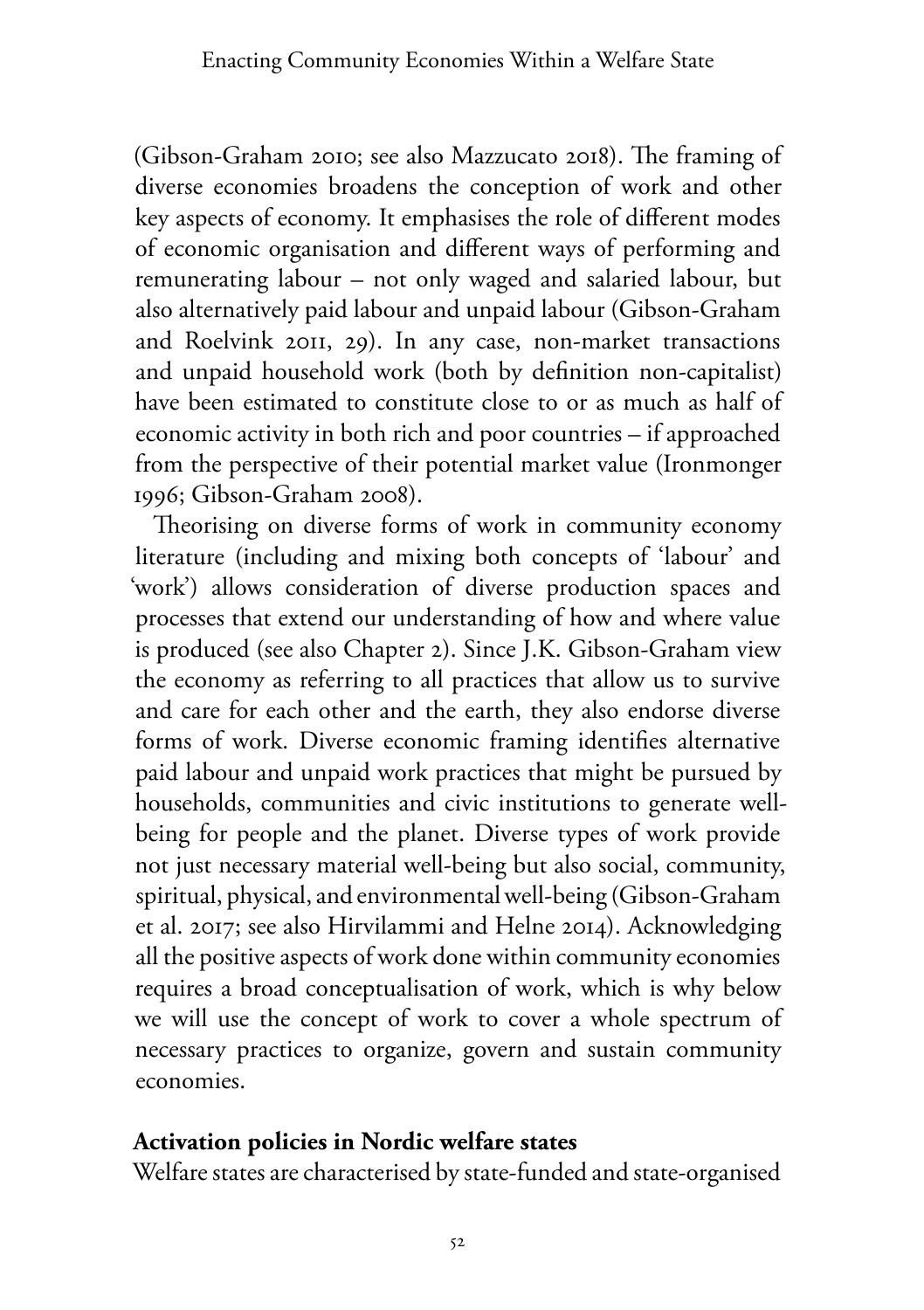welfare systems that aim to guarantee social protection for all their citizens. When looking at the concrete forms and legislation of welfare states, full employment and self-support through wage labour have always been seen as the priorities for welfare and as preconditions for maintaining the welfare systems and thereby as important political goals – despite the idealistic prominence on decommodification (e.g. Esping-Andersen 1990.) Consequently, work incentives and work obligations have played significant roles in Nordic welfare states (Johansson 2001). Social benefits are mostly directed at people who are outside the labour market due to illness, unemployment or disability, for example. A high employment rate is seen as necessary, not only for tax revenues, but also for high wellbeing outcomes. The guiding belief in social policy is that it should always be more beneficial to work than to live on benefits.

The incentives and obligations for citizens to be employed have become even stricter since the emergence of the 'activation paradigm' in the 1990s. For example, Finland during this era introduced new work incentives in the unemployment insurance and social assistance systems in order to stimulate high labourmarket participation (Johansson 2001). Unemployed people became objects of activation measures: they had to report more often to the Public Employment Office, actively seek jobs and accept work offers. Since 2001, the long-term recipients of unemployment benefits have been obliged to have an 'activation plan' in which the officers from the 'Public employment and business service' and social workers together with the job seeker agree to the most efficient pathways towards employment (Minas et al. 2018).

Due to the activation paradigm, the focus of social policies in Nordic welfare states has shifted from welfare to workfare (e.g. Johansson 2001) – or 'labourfare', if the above distinction between work and labour is followed. In practice, welfare systems aim to encourage welfare recipients to seek routes to employment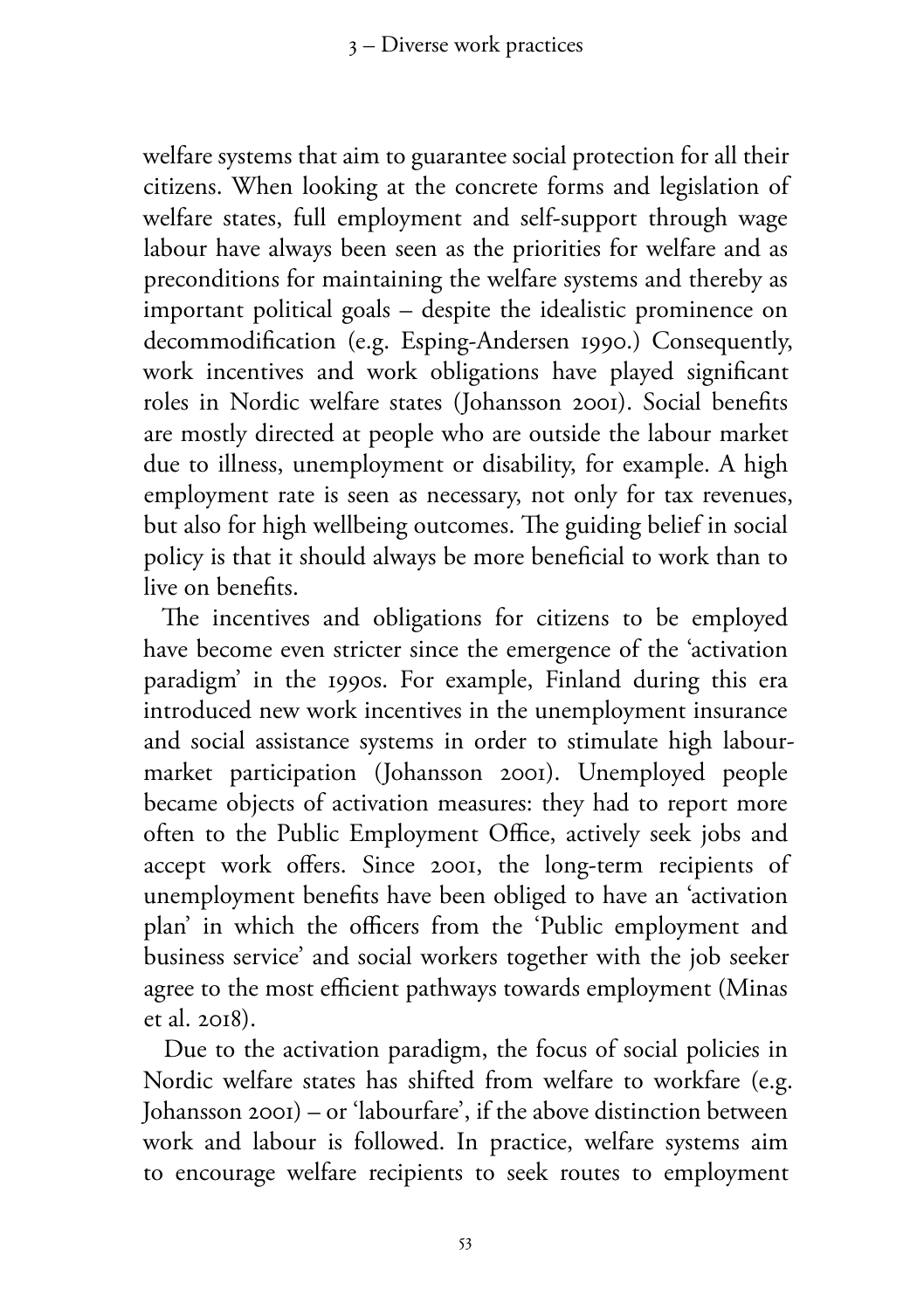with the help of various activation programs, such as supported employment, work trials and wage allowances. On other occasions, job seekers must meet the requirements of activation policies by taking part in work trials provided by public, private or third sector actors, for example. When taking part in these programs, the unemployed person is entitled to unemployment benefit and a small daily allowance.

Sanctions and conditionality have become central parts of social security. When unemployed people have to participate in some activation programme to be entitled to unemployment benefit, they are obliged to work in exchange for the social benefit, not in exchange for better income or a decent salary. The possibilities of refusing to participate in a directed programme have been curtailed, and authorities have been granted more sanctioning possibilities. Even though the Finnish constitution guarantees social protection for all, the minimum level, last-resort social assistance has been made more conditional. Since 1996, the Finnish authorities have had the right to reduce the level of social assistance by 20 percent if a recipient refuses to participate in an offered activation measure, and 40 percent on the second refusal. (See Minas et al. 2018; Johansson 2001.)

For the purposes of our study, it is important to note how these activation policies are built on the narrow conception of fulltime paid labour. The work done in various types of community economies is not always acknowledged as an activity that should be accounted for by the welfare system. For instance, if unemployment benefits claimants are actively involved in local communities or occupied with taking care of ill family members, both of which are important forms of occupational citizenship (Standing 2009) or caring for each other and the earth (Gibson-Graham et al. 2017), they are not entitled to unemployment benefits. Active volunteering can violate the norm that all registered job seekers have to be available for full-time jobs.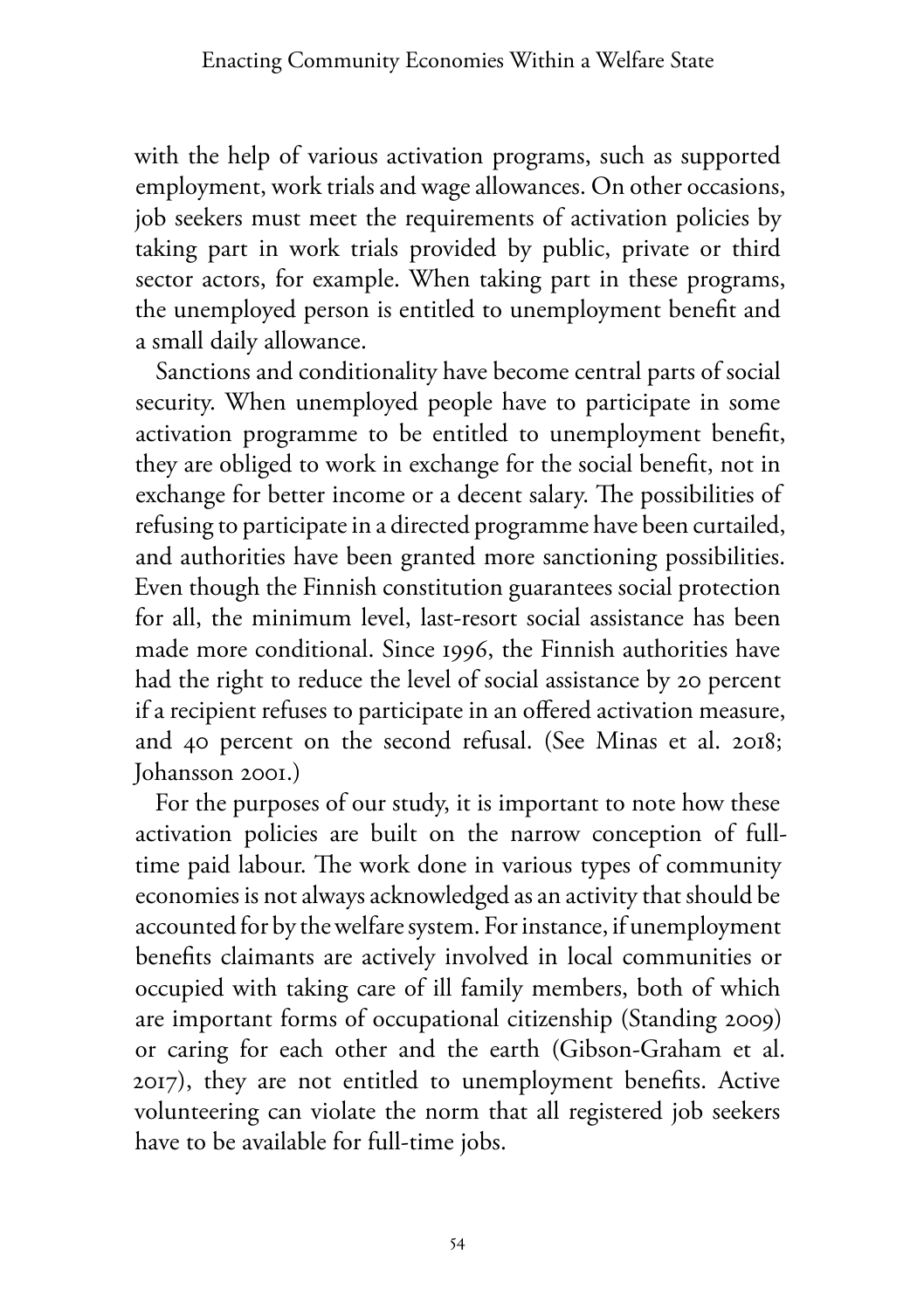#### **Two case studies: Oma Maa and Hirvitalo**

Below, we will describe the analysis of work practices in two established community economies in Finland: the food cooperative Oma Maa and the Pispala Contemporary Art Center informally called Hirvitalo. They are valuable subjects of study active in different fields, food and art, but they share similar ethical guidelines and missions of a more participatively democratic and sustainable society. Thus, they enable an investigation of a variety of practices that grow in the 'hidden neverland' (Gritzas and Kavoulakos 2016) of the Finnish welfare state.

The first case, Oma Maa ('Our soil'/'Our land'), is an organic food cooperative founded during 2009 in an old farm with a tradition of organic farming, located 30 km outside of Helsinki. Oma Maa assumes a community-supported agriculture approach<sup>12</sup> characterised by short distances between producers and consumers and a focus on community building, thus acting as a counterforce to commercial organic food production. The mission of Oma Maa is to develop food production in which the means of production are commonly owned by its members. The future vision is a completely self-reliant and fossil-free farm. The producer-members of the co-operative produce the food at the farm and deliver it to the consumer-members. At the time of data collection, there were less than 10 producer-members, who were actively taking responsibility for farming, preparation of food products, food delivery and a lunch café. Around 60 consumermembers of the cooperative paid a monthly fee which allows them to collect their weekly food bags directly from the farm, or from the café that the cooperative also runs in Helsinki. The lunch café offers a vegan lunch every weekday in a commercially rented

<sup>12</sup> See e.g. https://www.ifoam.bio/en/community-supported-agriculture-csa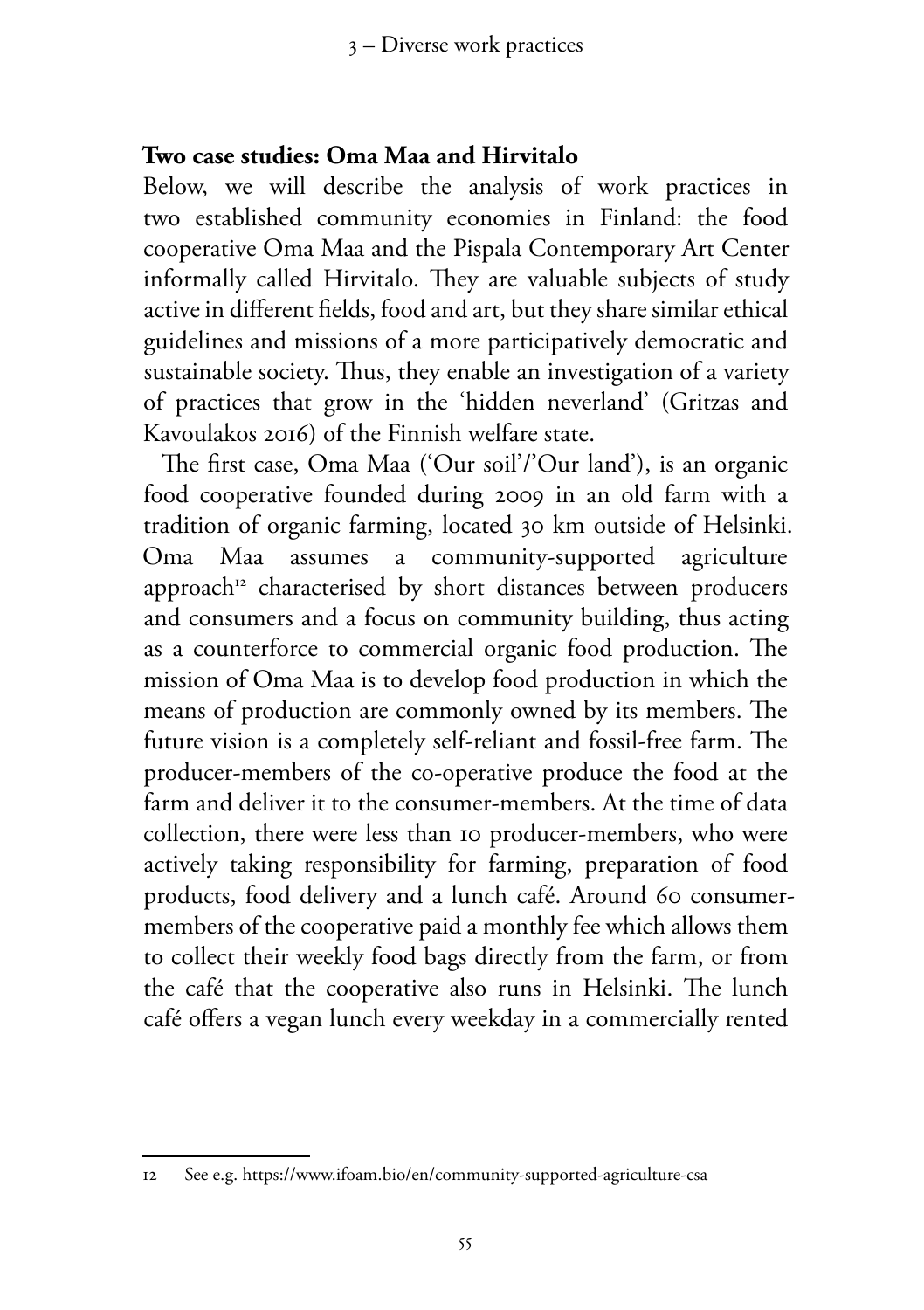space from the private market<sup>13</sup>. The funding of the cooperative is mainly based on membership fees and food bag sales in addition to some occasional agricultural subsidies.

Hirvitalo – Pispala Contemporary Art Center, is located in a lively and artistic neighbourhood Pispala, in Tampere, Finland. Hirvitalo ('Moose house', named after the street it is on Hirvikatu – meaning Moose Street in Finnish) was founded in 2006 by a small group of artists who were looking for a space for art exhibitions and social gatherings. After the small group of culture activists initially discovered the empty old wooden house, they were able to rent the house from the city of Tampere at a very reduced rent (or at peppercorn rent). Nowadays, Hirvitalo is run by the Pispala Culture Association that was founded to stimulate the cultural activities of Hirvitalo and to enrich various kinds of artistic and cultural events in the local community. Hirvitalo is an alternative non-capitalist cultural space that is against a monocultural society. It is open to all and for all. It has space for exhibitions, installations and it hosts many meetings and various cultural projects. The house is open a minimum five days a week, five hours a day. A 'community kitchen' serves vegan food almost every Saturday, a sauna is heated once a week and outdoor events are organised during the summertime. Everybody is welcome to come in and use the carpentry workshop or the band rehearsal space, or to have a cup of coffee and chat with others. Only occasional grants and member fees of the association have been used to fund the costs of Hirvitalo and the events that occurred there<sup>14</sup>.

<sup>13</sup> At the time of the interview, the cooperative ran a lunch café in Helsinki but since then it has finished serving lunch every day. The space is still used for sharing food bags and for organizing events.

<sup>14</sup> After the data gathering, the Pispala Culture Association received a 27 000 euro grant for art exhibitions and gallery support from the Kone Foundation (https:// koneensaatio.fi/en/grants/tuetut/2017-2/annual-funding-round-arts-8-dec-2017/).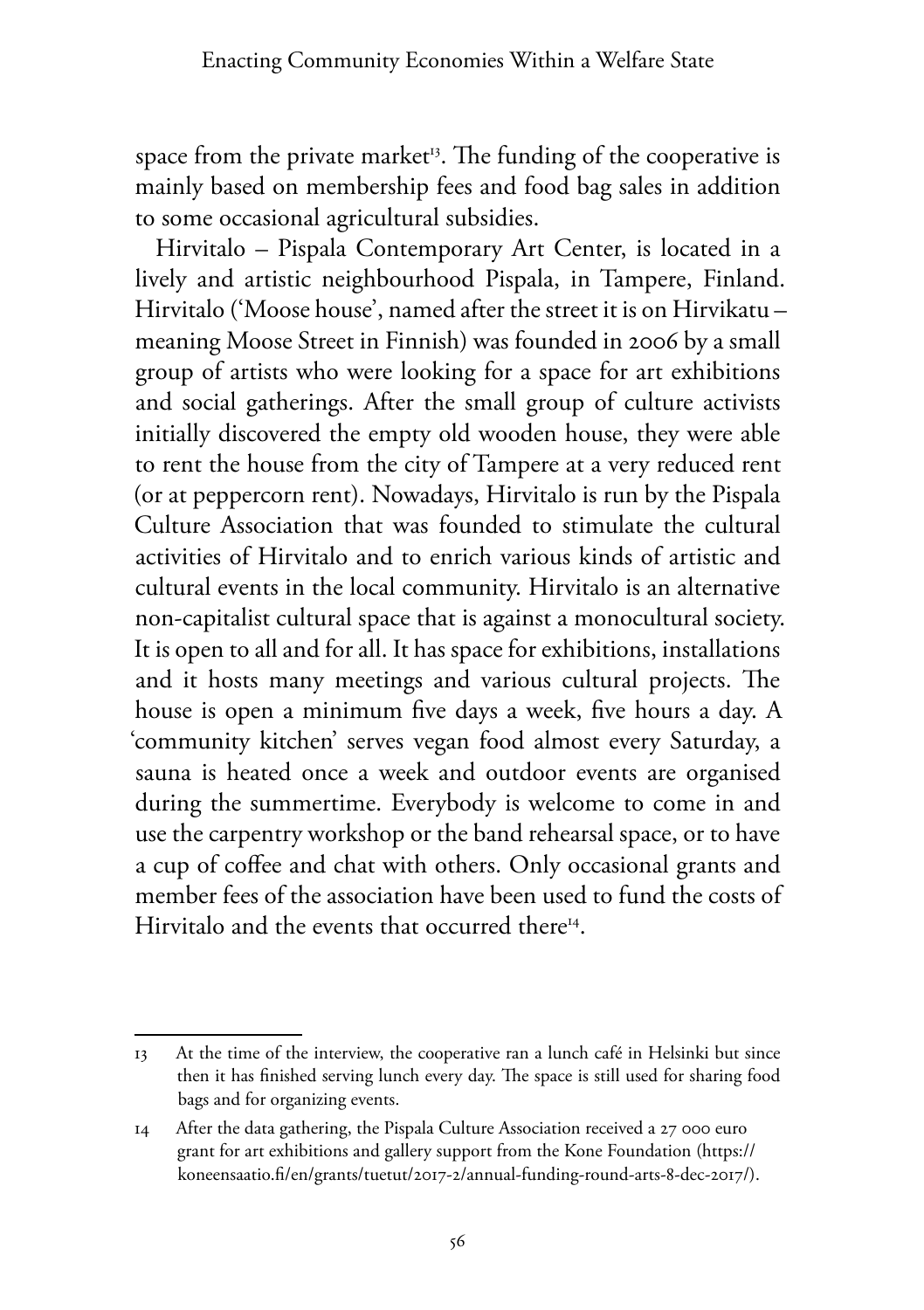#### **Diversity in work practices**

In Oma Maa, work tasks derive from the necessities of cultivation and food distribution. It is necessary that land is cultivated, and someone needs to take care of plowing, fertilising, sowing, weeding, harvesting, animal husbandry etc. A large number of working hours are also needed for baking bread for the weekly food bags and for producing other food products like falafel balls and bags of spelt flour. At the time of the interviews, the lunch for the café was produced daily, and someone also had to bake cakes, make coffee and wash the dishes. In addition, some members are responsible for building a new greenhouse and transporting the food bags from the farm to Helsinki. Web pages and social media updates need to be done, as well as the administration of the cooperative, such as invoices, billing, membership fees and the registration of new members. Also, the tasks and division of responsibilities need to be managed and discussed to keep all things running. Since the number of active members is less than ten, the most active producer-members work long days. In addition, some consumermembers take voluntarily part in distributing the food bags and helping in the farm during the high season.

Various efforts in Hirvitalo relate to maintenance and organisational chores of different kinds. First of all, at least one person, a gallerist, is needed to keep the doors open five days a week, to work with visiting artists and look after the art exhibition. Their tasks also include cleaning the house and heating it with wood during the winter months. The community kitchen is organised on Saturdays, only if there is someone to cook the food, and the sauna is heated whenever there is a common sauna evening. Upcoming art exhibitions need to be curated and web pages updated. Someone always has to take care of book keeping and fund raising, as well as other formal and legal responsibilities. In practice, the board members of the association and other active and regular visitors share the tasks. Many of the original members are still involved and visit Hirvitalo on a regular basis. Active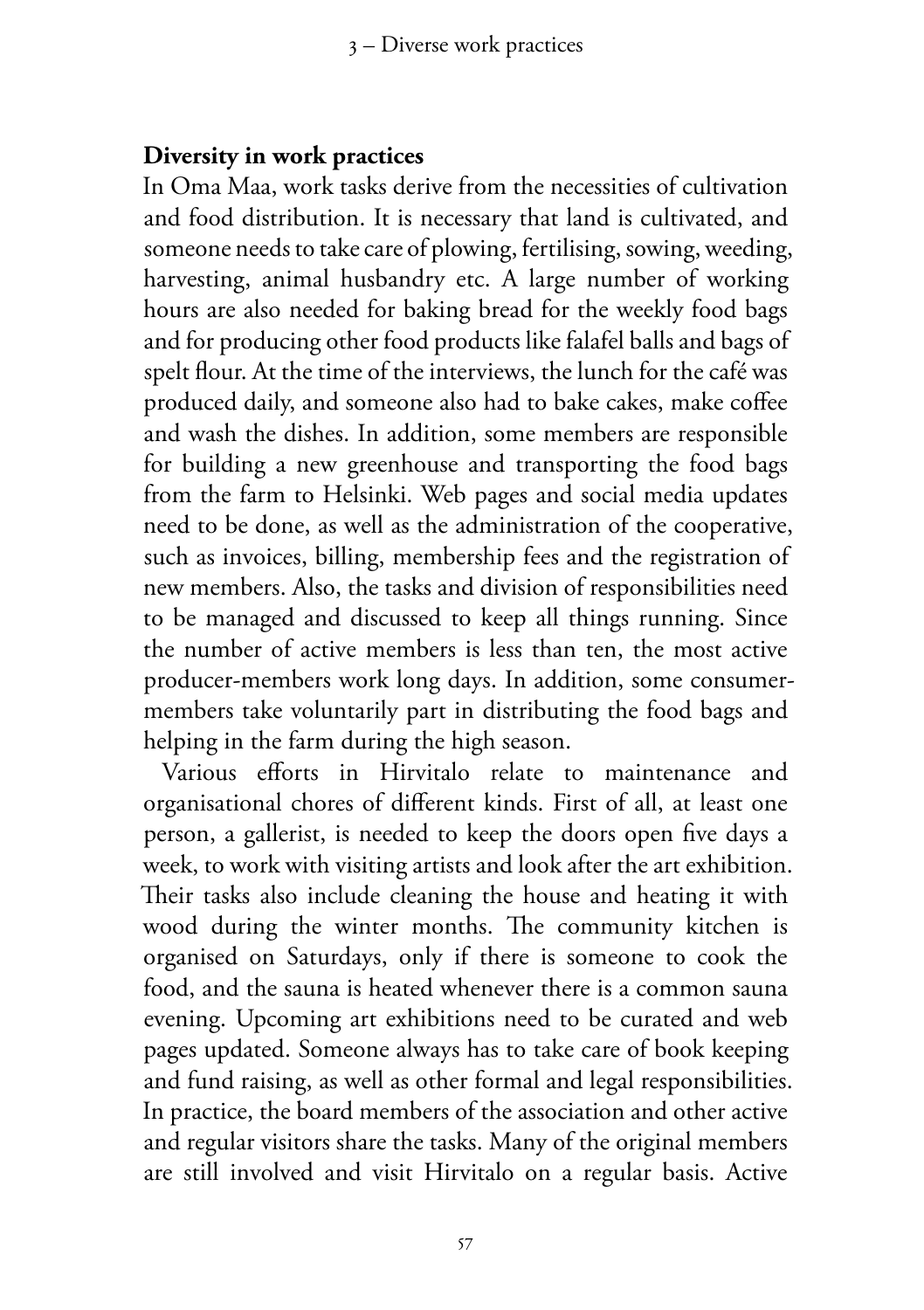participants are the most important resource of Hirvitalo: it is a space where anything can happen, but nothing happens if people are not inspired to organise the events and be involved.

This all sounds similar to many other small companies or organisations. However, there is one significant feature that makes these diverse work practices different from more mainstream entrepreneurship: all this necessary work is mainly non-salaried and non-monetized. Due to low financial resources of these organisations, members do a large part of the work without monetary rewards. For example, the Oma Maa producermembers work without monetary compensation, except for three farmers who have been paid during the summer months. Since the cooperative is not able to pay more salaries, some active members are officially unemployed and live with the help of unemployment benefits. Because many active members have to do paid work elsewhere to make their ends meet, they cannot devote their working time to the development of the co-op. This is a big challenge for the further development of this alternative form of economy, and one which can lead to a vicious cycle: as long as the members are not able to invest enough time and effort for the organizational development, the organisations cannot grow big enough to survive financially. Only if all the necessary work was done, could they gain a sufficiently stable position. Similar challenges in providing a sufficient living wage, and the demand to navigate diverse economies in order to survive have been experienced by small-scale social enterprises in Finland too (Houtbeckers 2018).

All of the aforementioned activities in Hirvitalo are based on voluntary work or on work done by trainees whose income is covered by the welfare state and its activation policies. Due to its limited financial resources, the Pispala Culture Association has not been able to employ any fulltime workers without state subsidies. Contrary to many more mainstream art initiatives, Hirvitalo has been developed with a very tight budget. The active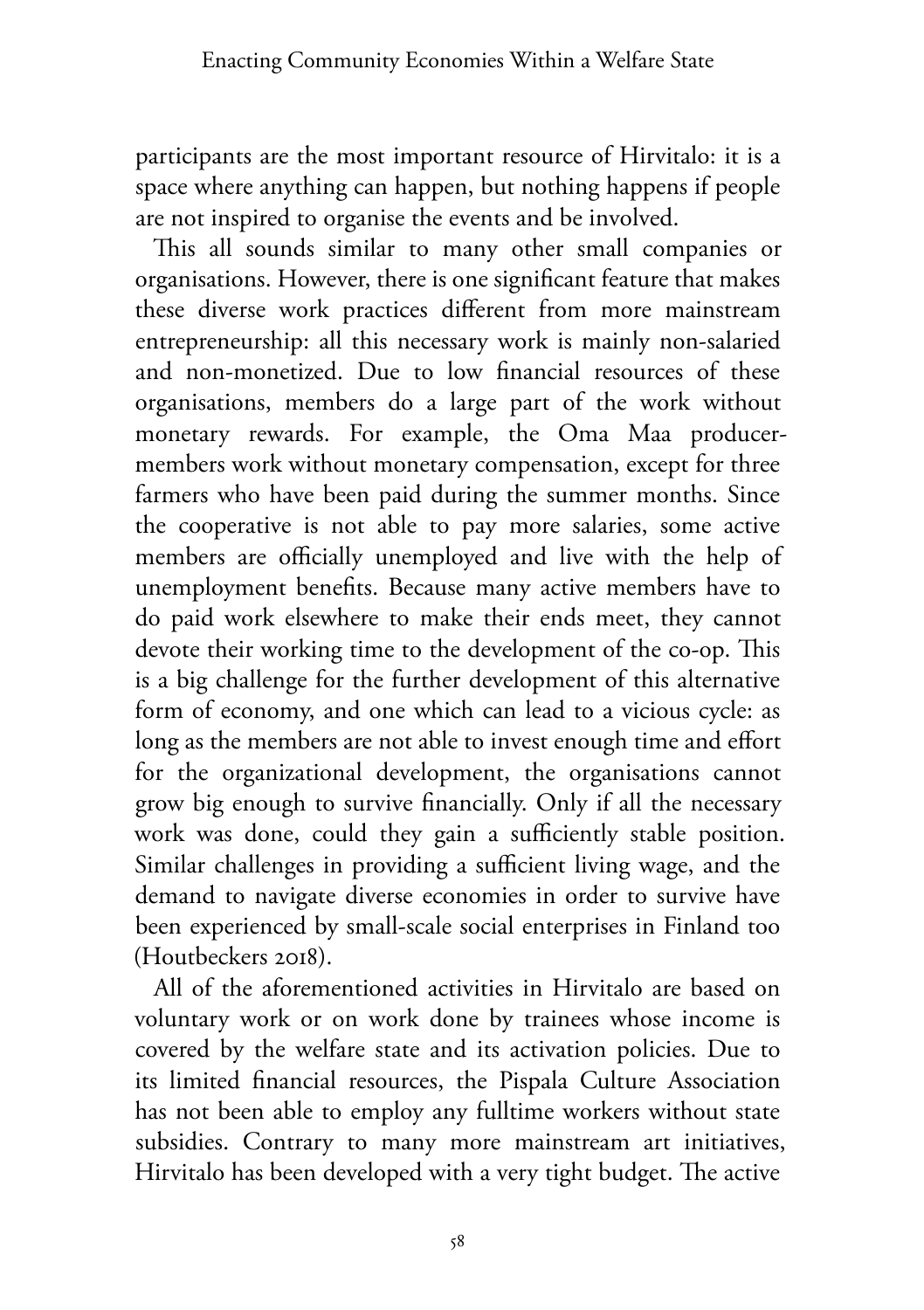members emphasise the roots of Hirvitalo being from a collective inspiration to make art and to have an alternative gallery that should be free from monetary rewards and competition. The lack of financial resources has been partly a deliberate choice. Moreover, the members prefer to be active outside the capitalist monetary economy, and they intentionally seek to oppose existing unequal power structures. The interviewees argued that the combination of large grants and a small number of paid positions could be problematic because it would threaten the equal power structure within the small community in Hirvitalo. For the sake of equality, the board of the association has decided that all activities organised by Hirvitalo will be free (only small fees can be gathered in order to cover the costs). This is important in allowing the space to be really open to everyone regardless of one's ability to pay.

Both Oma Maa and Hirvitalo enact a large variety of work practices. Active members are involved in paid work and work for welfare but also in non-monetised and non-capitalist exchanges. Reciprocal work has been utilised in the form of exchanging services. For example, some farming work at Oma Maa has been done by people from other associations who have, in exchange, been allowed to use the café space. Oma Maa is also a member of the Helsinki Timebank called Stadin Aikapankki (see Joutsenvirta 2016). Over the years of Oma Maa's activity, some members of the time bank have been working in the fields, being compensated through the time currency system. Oma Maa has then 'earned time' by renting the space and through Helsinki Timebank's own internal taxation system (see also Chapter 2). Hirvitalo activists have mutually exchanged services with other local groups without using any currency. For example, they have got help with advertising and could use a van in exchange for some other favours. Also, the practices of in-kind work are seen in exchanging the work with food. For example, the members who work at the lunch café or prepare the meal for the community kitchen can have a lunch for free. Table 1. illustrates these diverse ways of organising work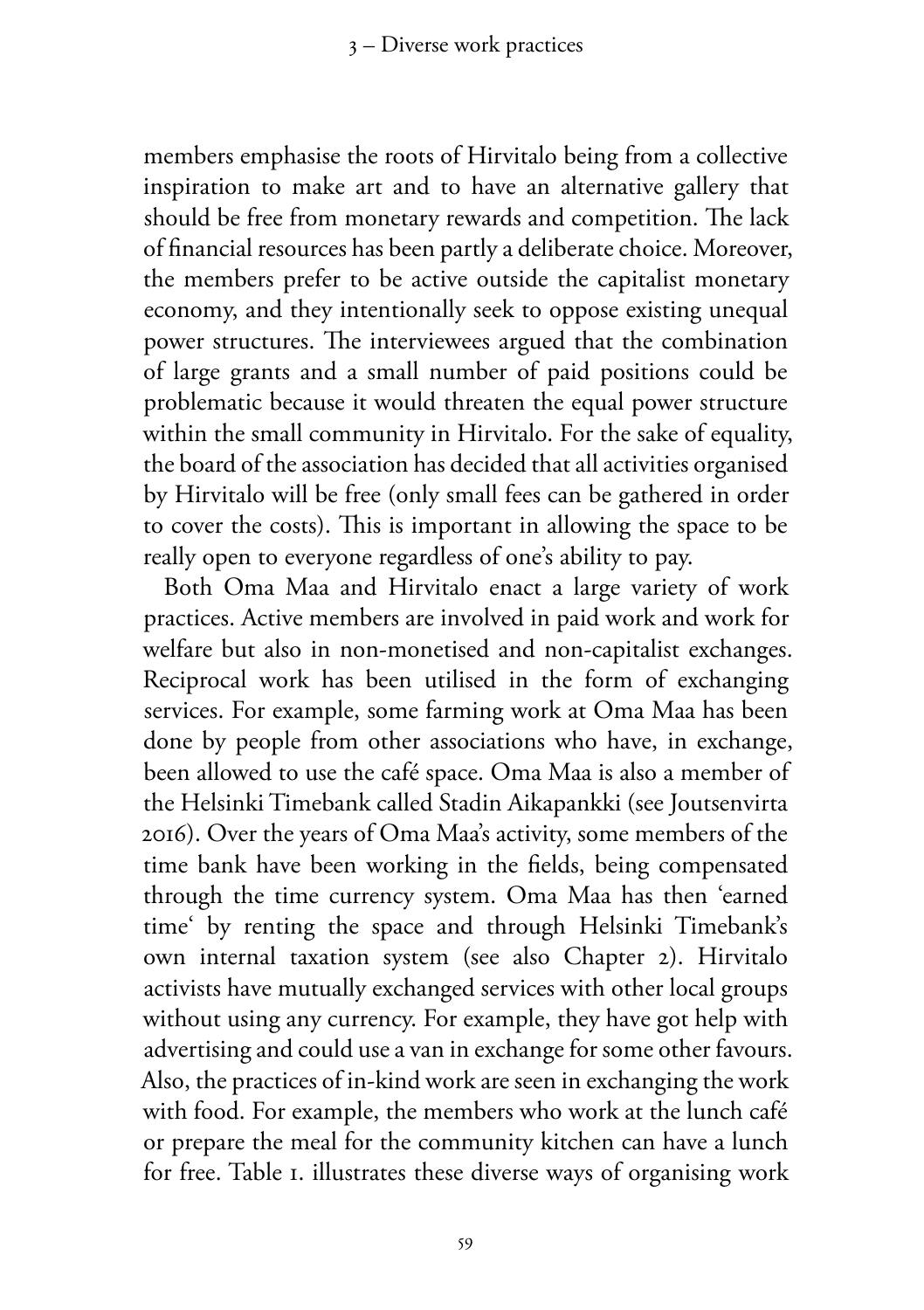in Oma Maa and Hirvitalo inspired by the examples of diverse work practices in the community economy literature (e.g. Gibson-Graham and Roelvink 2011).

|                                      | <b>OMA MAA</b>                                                                                                                            | <b>HIRVITALO</b>                                                                                                                                      |
|--------------------------------------|-------------------------------------------------------------------------------------------------------------------------------------------|-------------------------------------------------------------------------------------------------------------------------------------------------------|
| Paid work                            | Three farmers are paid on summertime                                                                                                      | No paid workers                                                                                                                                       |
| Self-employed                        | Self-employed positions enable the<br>participants to be engaged in Oma Maa                                                               | Self-employed positions and<br>freelance work as an artist enable<br>the particants to be engaged in<br>Hirvitalo                                     |
| Reciprocal work                      | Help from the members of other associations<br>as an exchange for the use of the café space,<br>experiments of using community currencies | Exchange of services with other<br>associations (car use, advertising,<br>coproducing events)                                                         |
| In-bind                              | People get sometimes food products when<br>they work                                                                                      | People can eat for free when they<br>prepare meal for social kitchen                                                                                  |
| Work for welfare,<br>subsidized work | Some experiences of people sent by<br>unemployment office, unemployed people<br>in work trial                                             | Always one person who is<br>officially unemployed is doing<br>her/his work trial in Hirvitalo, or<br>some other forms of subsidized<br>work is in use |
| <b>Housework</b>                     | Cooking, cleaning etc.                                                                                                                    | Heating the house, cooking,<br>cleaning etc.                                                                                                          |
| <b>Unpaid work</b>                   | Most of the activities and production are<br>based on unpaid work                                                                         | Unpaid work is necessary for<br>organizing events                                                                                                     |
| Self-provisioning                    | Food production                                                                                                                           | Gardening, growing vegetables                                                                                                                         |

*Table 1. The diverse ways of organizing the work tasks in Oma Maa and Hirvitalo.*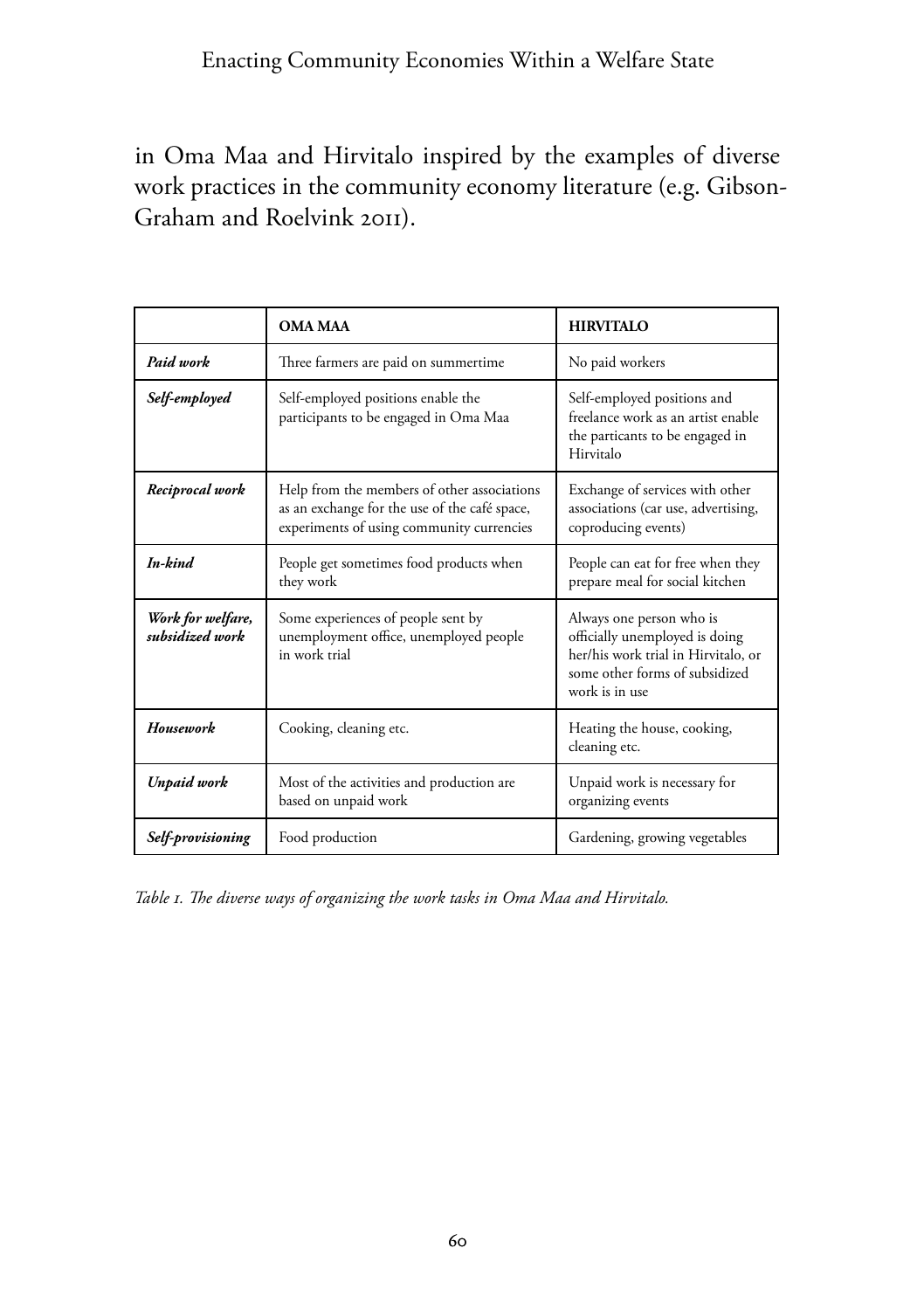The diversity of work is a creative way to combine the necessary work of community economies with their members' aspirations and lifestyles. Many interviewees are critical towards conventional paid labour and prefer more autonomous and meaningful ways to be occupied. This is in line with the notion that the work in community economies is not a less desirable second choice (White and Williams 2016). Our interviewees see work in their community economy as an important element to moderate the societal focus on full-time paid labour done only for instrumental reasons and under somebody's control. The work in community economy is a transformative, but at the same time very downto-earth, path towards reduced working time and sustainable lifestyles:

'I do have a very idealistic wish that it might be great if we had less paid jobs and we would have more… Like starting from the farmers that the food comes closer and it would be cheaper and people would work less. Then they would have more time to be involved in these kinds of projects and it would be more ecological. That somehow this society requires us, it forces us to have an eight-hour workday and the salary so that you can survive. But if these kinds of projects grew and people joined, it would be my dream.' (Oma Maa 1)

The reproductive and creative work done in community economies is different from conventional and often monotonous salaried labour. For many interviewees, there seems to be a joy for creating alternative food networks or autonomous spaces outside the monocultural structures of society. Some interviewees who are self-employed in the ICT or marketing sector, for example, do unpaid work in Oma Maa or Hirvitalo to get a better balance between their professional life and transformative values. It seems that the work in Oma Maa and Hirvitalo is closely related to 'a sense of calling' (Standing 2009, 12; see also Domene 2012),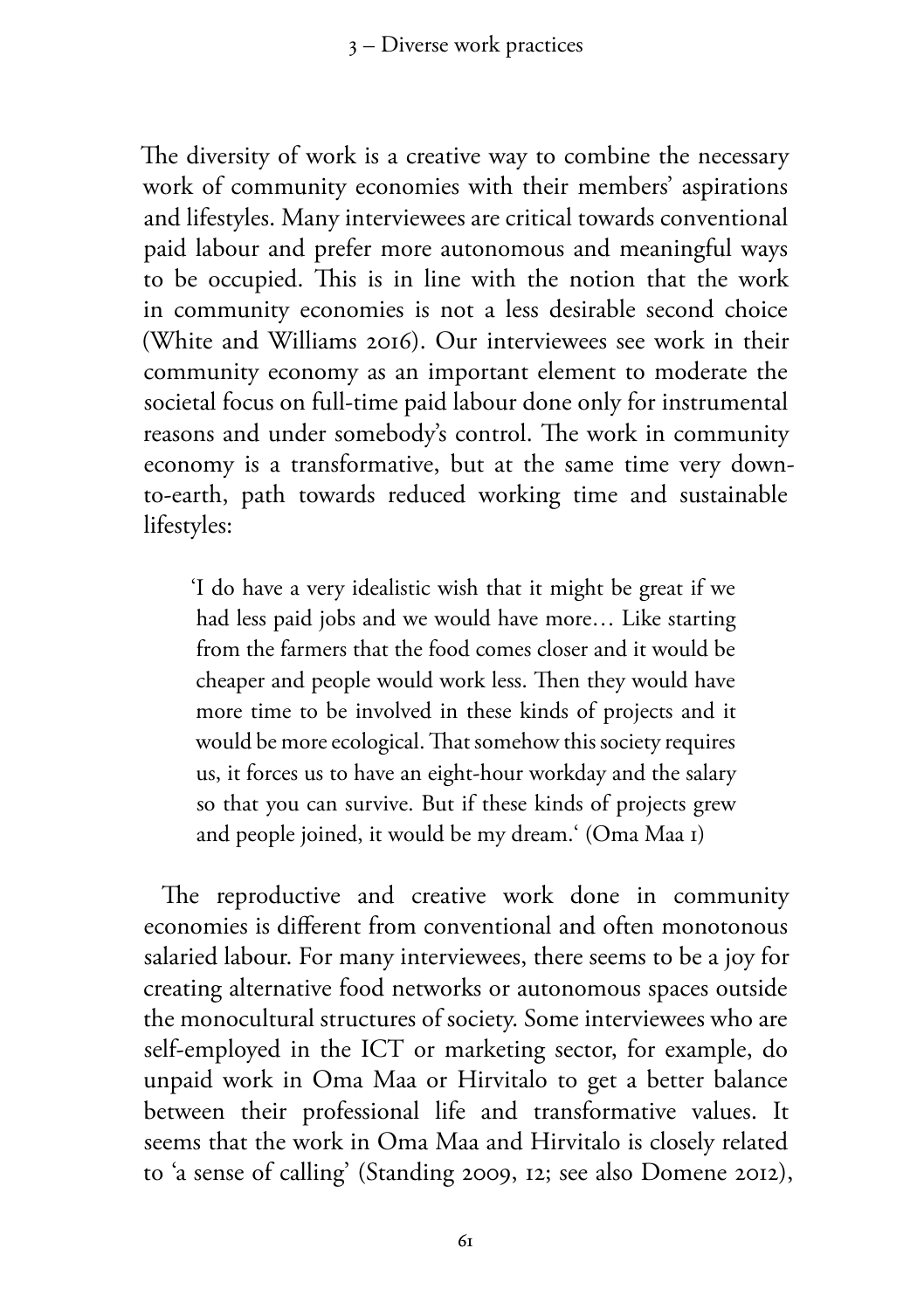identity and ideological commitments of the active members. They do not always count hours or ask for monetary rewards, but the sense of being part of the community is a key driver for being involved. Especially people who spent days at Hirvitalo or worked in the Oma Maa lunch café saw it as an important common space that can prevent isolation and loneliness of people who are lacking a full-time paid job or a work community:

'It was maybe some kind of social need, when I moved. I know many people here in Pispala and some of them come here occasionally. So I kind of missed – when I don't have any job or anything – this kind of social space where you can come so that you don't have to buy anything, that you can just come. It's so good that these kind of places do exist.' (Hirvitalo 3)

## **The relationship between community economies and the welfare institutions**

Knowing that community economies are constrained by the existing power relations and state structures (Gritzas and Kavoulakos 2016), we will next take a closer look at the role of the state and examine whether welfare institutions are supporting or rather preventing the building of community economies and concomitant meaningful citizen occupation.

The impact of the welfare state, through its social security systems and activation policies, is Janus-faced. Our findings show that various norms, rules and practices have both enabling and limiting impacts on individuals and community economies. The relationship is conflicted, also for the interviewees: they emphasized freedom and autonomy from the official economy, but they were also aware of how dependent they still were on the social security systems and the norms of a labour society.

Unemployment benefits, housing benefits and social assistance can provide a necessary minimum income for those who are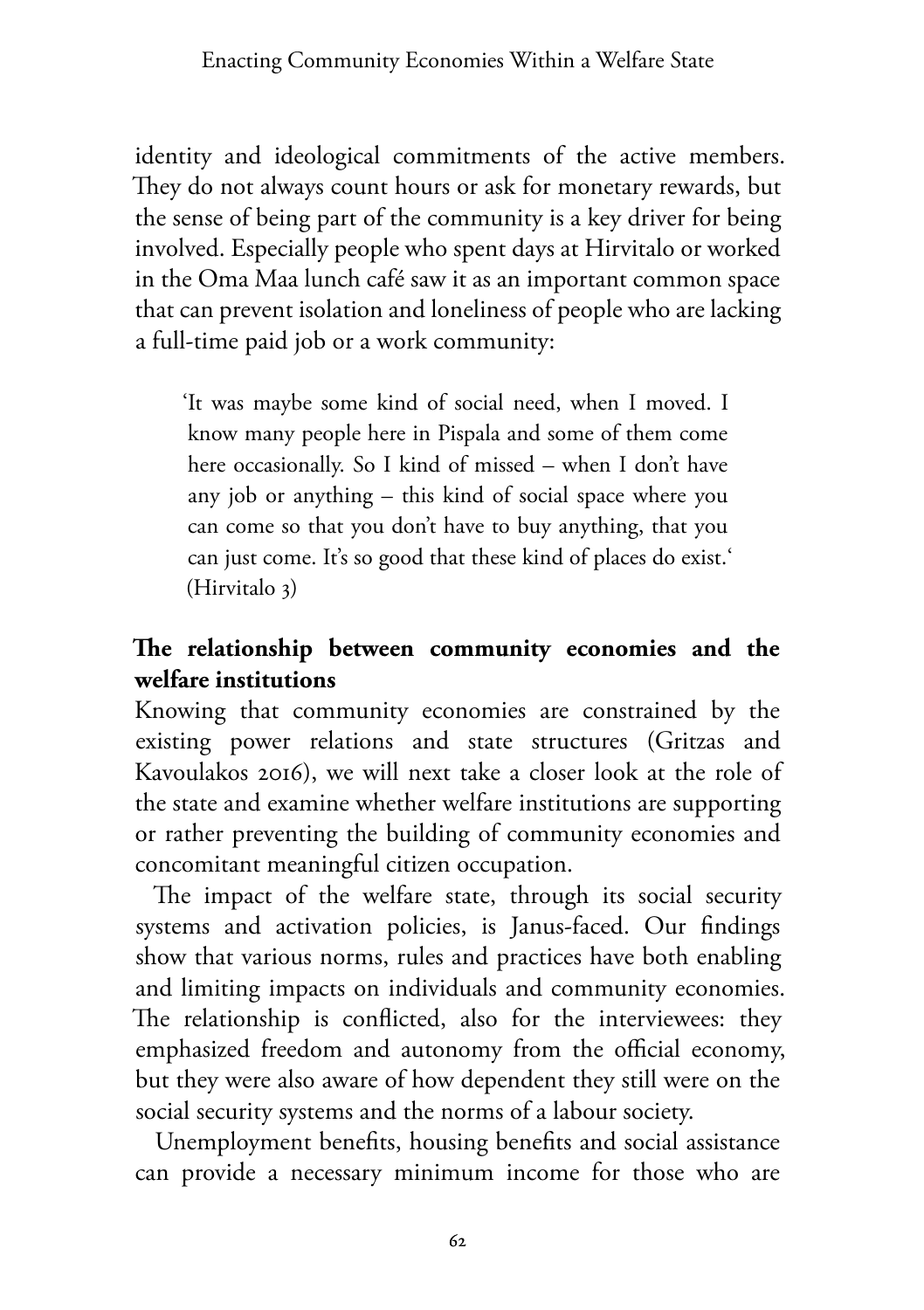actively involved in communities and occupied in unpaid work. More than half of our interviewees received unemployment benefit as their main source of income. The official target of the Finnish welfare state is that all job seekers participate in formal activation programmes rather than do informal volunteering. However, because officials cannot control all jobseekers, the social security system allows unemployed people to be active in various associations. As our interviews show, unemployment benefit can be used for quite a long time without any disturbance, for developing various skills, for making art or for farming. Due to the very low level of unemployment benefits or minimum social assistance in relation to living costs in present Finnish society, unemployed people must live on a very low monetary income. Many interviewees describe their difficulties in getting by when trying to work hard to cultivate community economies. This sheds light on the paradoxical situation: the activists are fully occupied in meaningful value creating activities, but in the eyes of the welfare institutions, they are categorized as unemployed or marginalized poor people.

In addition to providing social benefits for the cultivators of community economies, some activation programmes can be beneficial for community economy building when enabling various ways for compensating the work. For example, at Hirvitalo, there is always one person in a work trial or with a wage allowance who can keep the gallery open. To be able to work at Hirvitalo, this person needs to be officially unemployed so that they have the right to participate in the activation programme organised by the employment office. During the activation programme period, the worker receives an amount of 9 euro per day over the minimum unemployment benefit. If the Pispala Culture Association meets the official requirements and employment officials have sufficient financial resources, Hirvitalo can be also entitled to a wage allowance measure, in which the state supports the association to employ a worker. The Public Employment Office has to agree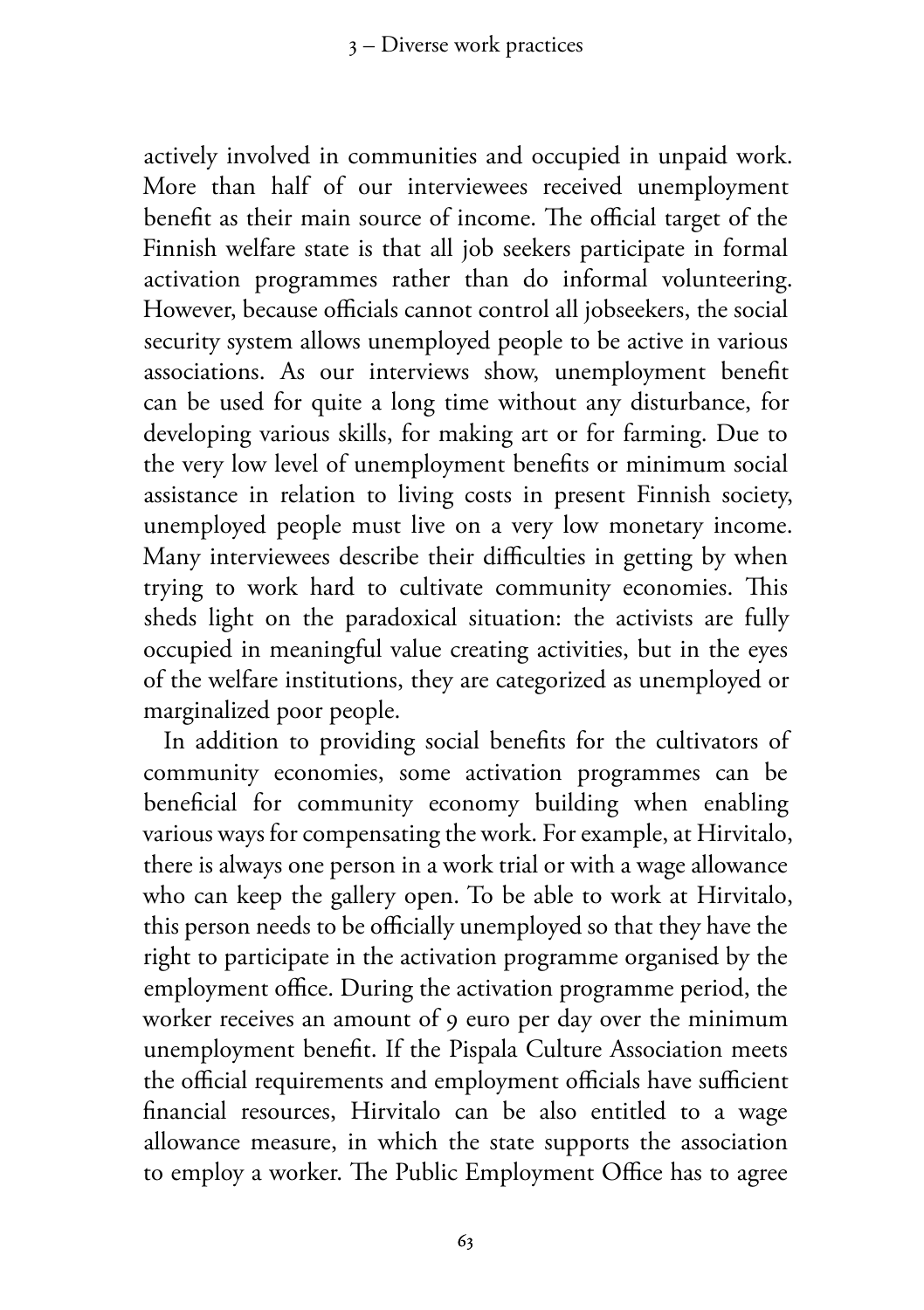with any work trial and the length of the wage allowance period. With this system, many active members of the association have been able to be employed by Hirvitalo.

However, the increasingly limiting approach of welfare institutions is also experienced by Oma Maa and Hirvitalo. For example, the possibilities for using wage allowance have been recently curtailed. According to the interviewees, the authorities have also restricted the length of work trials:

Interviewee: 'If you try to get here for six months, for example, they would send you a refusal for the other half of the period. At least nowadays.'

Researcher: 'Why, on the basis of what?'

Interviewee: 'They might think that this is somehow a suspicious place for work trials because this is not a proper company that would focus on financial profit. Maybe they are skeptical of the value of this place as something that can give work experience.' (Hirvitalo 5)

This quotation hints at the narrow concept of work and productivity. The authorities do not see work done at Hirvitalo as *real* work because it does not provide a pathway to wage-labour. Even though many activation programmes are currently more related to rehabilitation and meaningful activities especially for long-term unemployed people than to a direct access to real wagelabour, the case of limiting the period of a work trial indicates that the activation policies tend to see wage-labour as a primary goal (see also Johansson 2001, 74). This again gives reason to support the argument that welfare institutions are geared towards 'industrial citizenship', whereby the normative foundation of social protection, regulation and redistribution is wage labour and fulltime employment (Standing 2009). With this emphasis, the system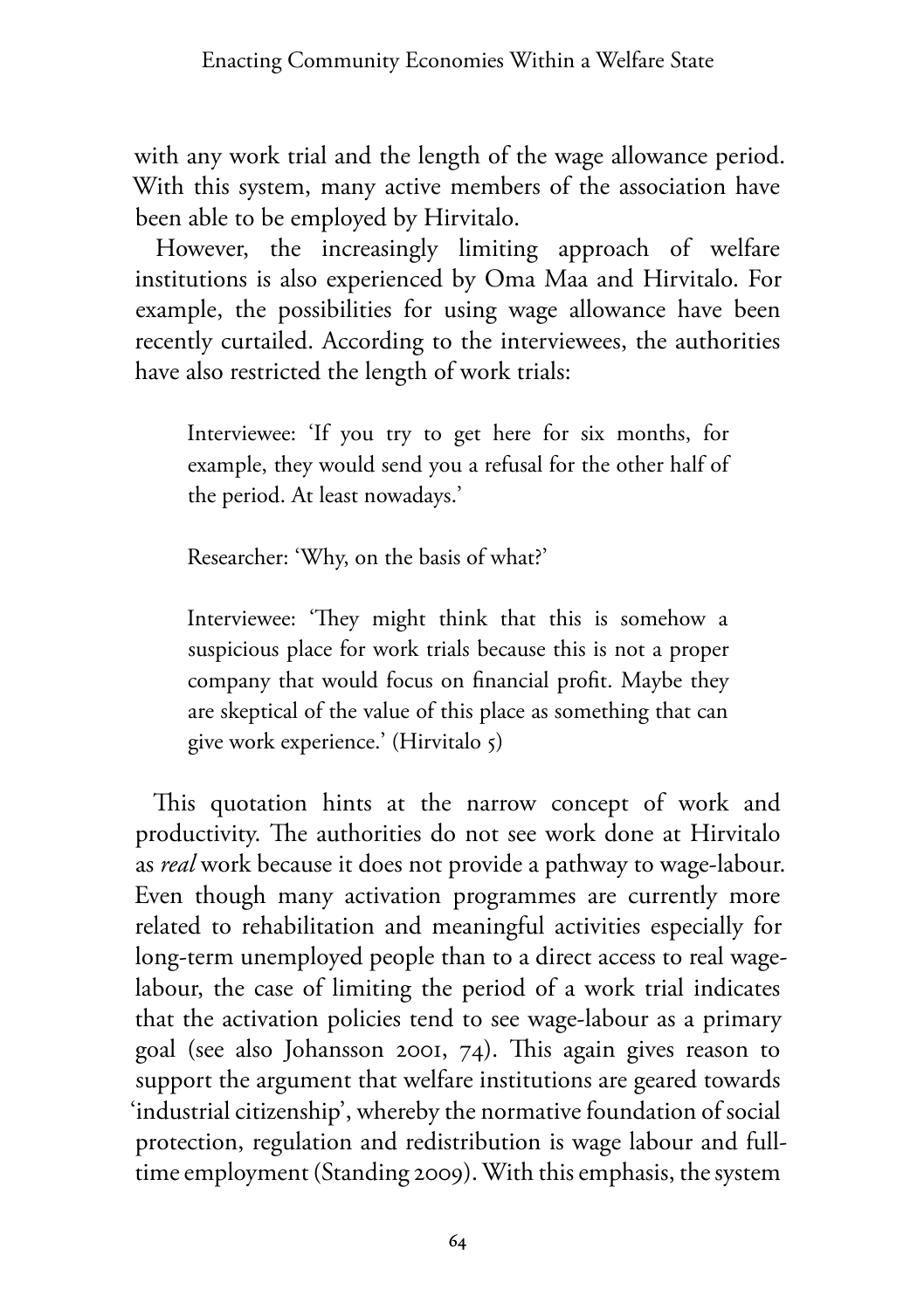3 – Diverse work practices

fails to take full advantage of supporting unemployed people to be active in community economies or to encourage them in building sustainable economies and livelihoods. Moreover, if welfare institutions give a preference to accepting work trials in for-profit companies rather than in community economies or other not-forprofit sectors, the system can be (ab)used to provide free labour for maximising private, narrowly understood economic gain, rather than fostering wider societal goals and values, such as building new sustainable economic structures and strengthening social ties.

Another example of the narrow concept of work and difficulties of welfare institutions in dealing with the small-scale community economies is the case of those unemployed people who have to be *passive* in the eyes of authorities in order to get their unemployment benefits. The following quotation from one active member in Oma Maa illustrates this situation well:

Interviewee: 'No way I would never go and tell in the unemployment office that I do something. If they asked, I would just say that I lay on the couch all day long, it would be a big mistake to tell that you do something.'

Researcher: 'Why?'

Interviewee: 'Well, I don't know. They have not really asked me. It must be something like five or six years ago since I have talked face-to-face with unemployment officers and they have not been interested in my situation. But it is obvious that it would be quite easy for them to see me as an entrepreneur because I am a member of the cooperative and I am sitting on the board etc.' (Oma Maa 3)

The main fear of this particular interviewee was to be categorised as an entrepreneur by employment authorities because a person who owns a company is not entitled to unemployment benefit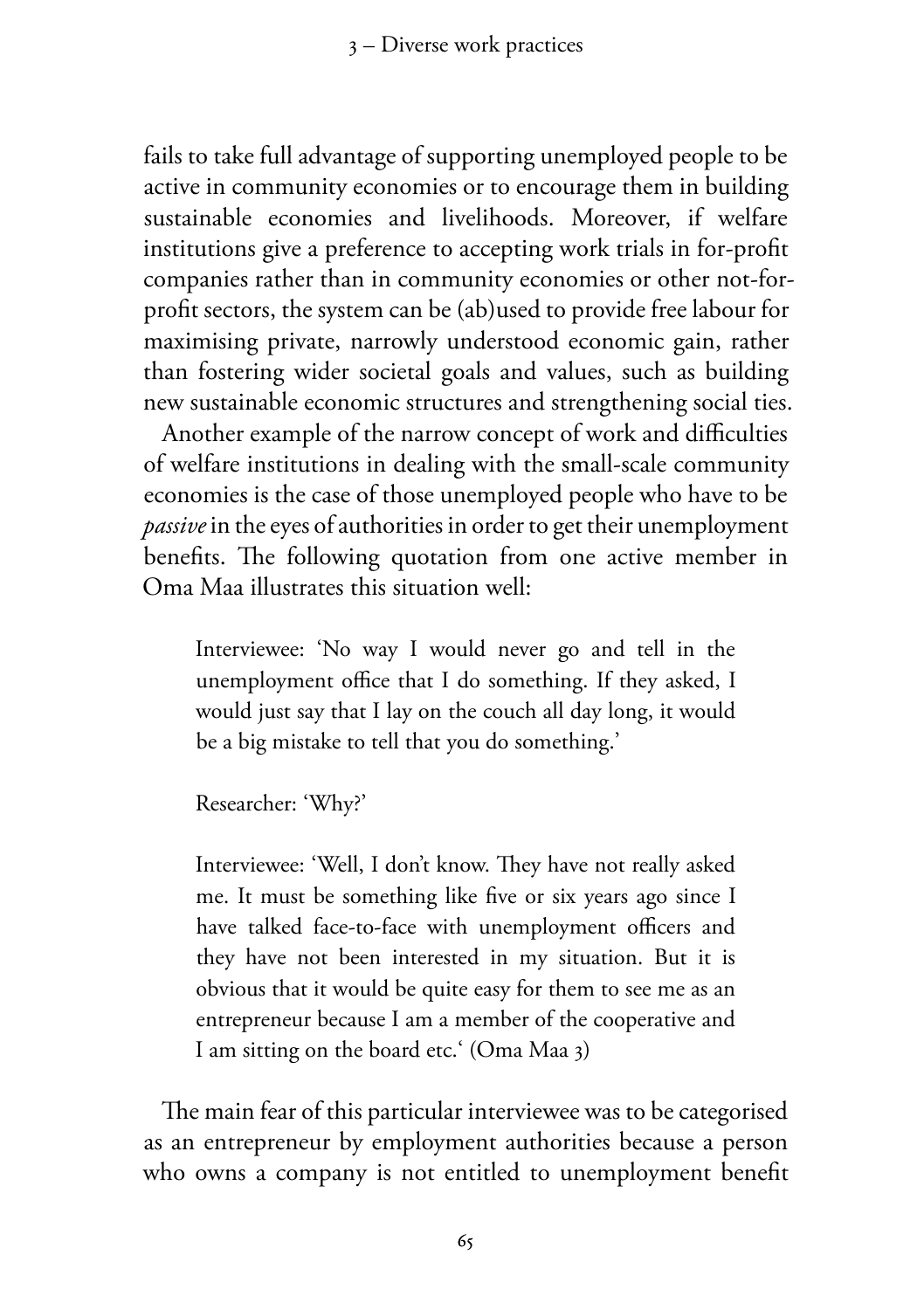(or at least the authorities will ask for exhaustive reports on the financial situation of the company). This can significantly reduce the incentives to be active in community economies.

Besides describing the challenges, we elaborated what an enabling partner state could look like and how to develop the system so that it would be better in line with the needs of alternative economy building. Firstly, the most reformist suggestion is to simplify the social security system. For example, it should be easier to have a half-time paid job and combine the salary with social benefits. Due to the complexity of the social benefits system, Oma Maa has for example paid full-time salaries to the farmers only for three months so that the people can then apply for unemployment benefit for the rest of the year. Since the cooperative would rather pay part-time salaries during the whole year, this is one example how the social security system influences the decisions made in these cases.

Secondly, many interviewees advocate a universal basic income that would provide necessary financial security:

'I think that the basic income would be a good idea, because it gives the possibility, that if you wish to live with less money and you have many ideas, you would still have that security.' (Oma Maa 4)

Basic income could also encourage people to be involved in small cooperatives and take financial risks. The implementation of basic income could allow many people who are seeking for more sustainable alternatives to reduce the amount of time spent in paid labour and substitute paid labour with other types of meaningful work (e.g. Alexander 2015).

Thirdly, the interviewees want less policies and regulation; *inaction* from the state and municipalities (see Introduction). Oma Maa and Hirvitalo are geared to build autonomous alternatives, spaces free from the capitalocentric economy and outside of state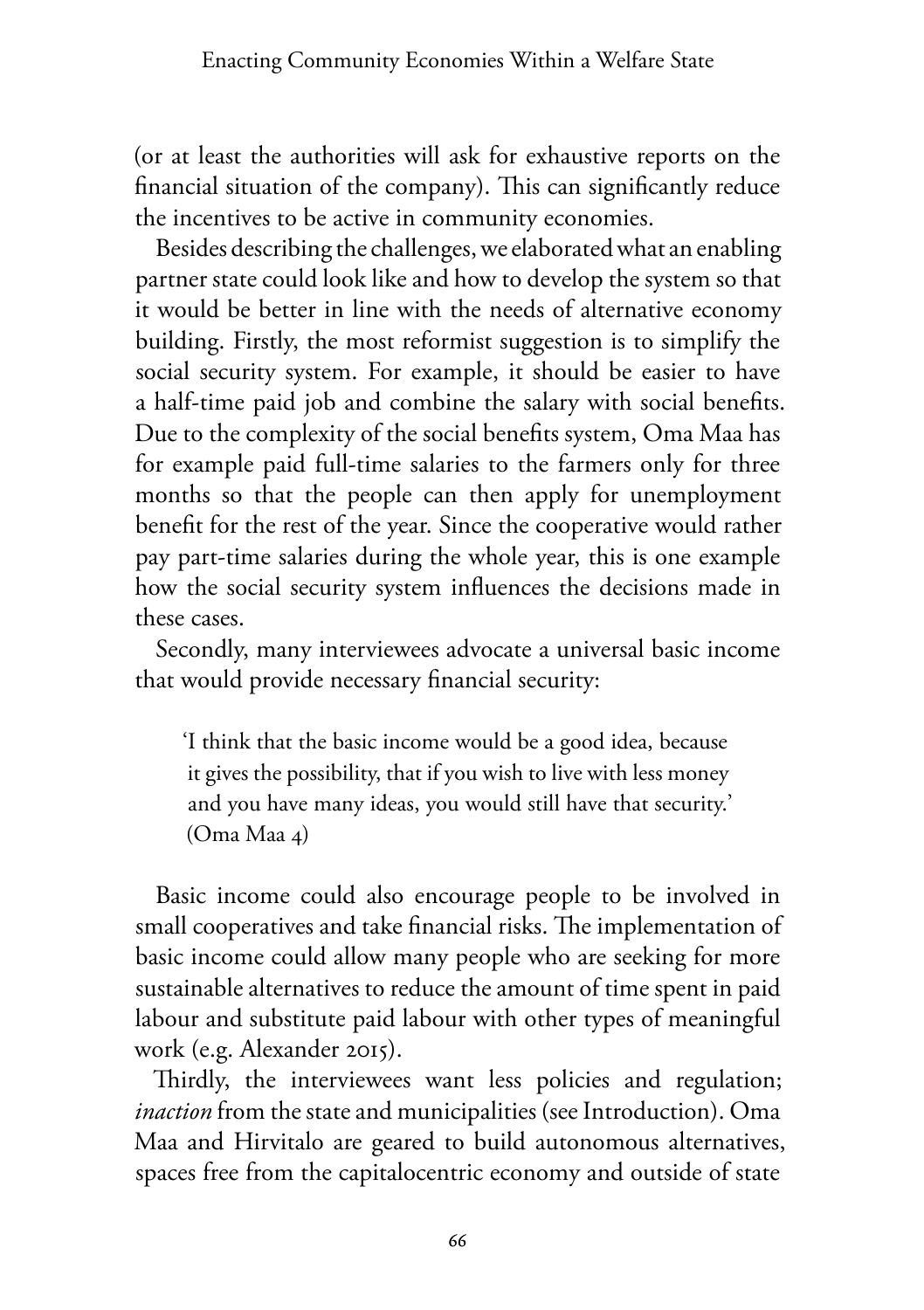structures. Active members try to arrange the economy based on commons and commoning. They develop the practices of horizontal decision-making with weekly house meetings to govern the resources and to share power. Oma Maa tries to get rid of external funding systems such as agricultural subsidies. Hirvitalo wishes to have a long-term and cheap rental agreement with the city of Tampere so that they will be allowed to stay and create the space for a do-it-yourself (DIY) culture. Instead of regulation and formal project funding, they only wish to have basic enabling structures, a space for collective actions and the time of active members, and to be able to carry on the cultivation of community economies.

#### **Conclusions: making the sustainability transition through diverse work and new time allocation**

The diversity of work practices in the two cases of community economies relate both to the financial limits and to the personal aspirations of the active members. Work in community economies is meaningful and fulfilling to their members in many ways. It also seems to support the transition to sustainability on both the individual and societal levels (see EEA 2018).

Our findings show how employment policies and the social security system can have both enabling and hindering impacts on the possibilities to enact community economies. On the one hand, the welfare system enables by providing social benefits for those actors who are officially unemployed so that they can be active outside paid work. The community economy cases have also found creative ways to benefit from activation programmes. On the other hand, the employment policy regulations and activation policies hinder the development of community economies. This happens through limiting citizens' possibilities to voluntarily reduce one's dependence on full-time paid labour in order to become active in other forms of value creating activities and occupational identities. Because not all activities of unemployed people are acknowledged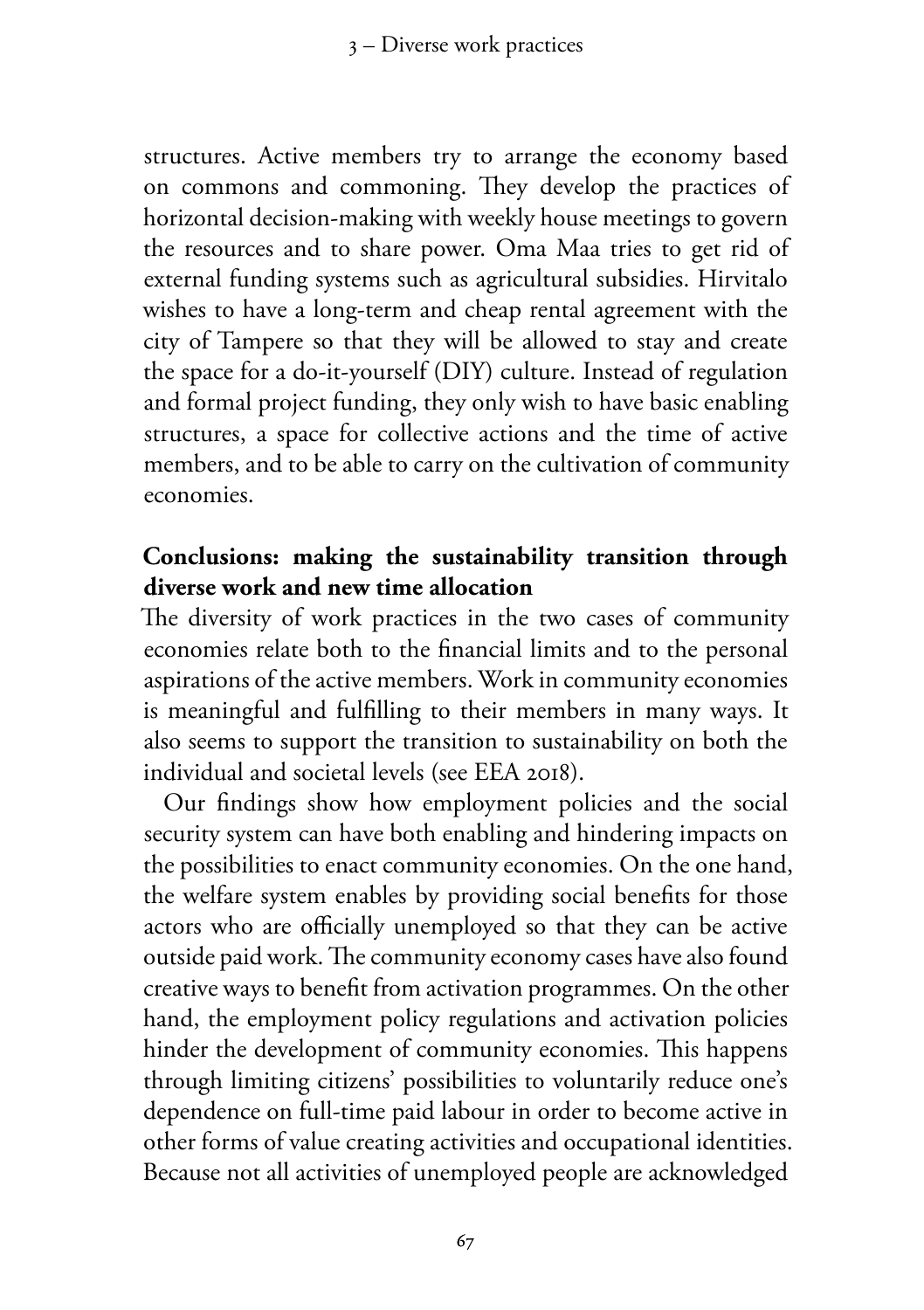as belonging to activation programmes, the welfare system is bound up in a narrow 'labourfare' rather than a broader 'workfare' that would allow diverse practices of work.

In consumerist and Protestant work ethic-oriented Nordic welfare states peoples' self-worth is often connected to outdated, industrial-age understandings of a secure livelihood and material elements of good life. Yet at the same time, many full-time paid jobs are experienced as having no meaning and giving no fulfilment to their holders – especially in administrative, managerial and clerical roles (Graeber 2018). Despite the ongoing transition of work-life to more insecure labour positions (e.g. Standing 2009), welfare institutions are still designed on the basis of fullparticipation in full-time labour. The focus on labour rather than on a broader concept of work contradicts with community economies' non-monetised and alternatively paid work practices. Fixing this shortcoming is one of the key missions on our way towards institutional learning (see Chapter 1) in which the state authorities would question the overruling position of full-time salaried work and apply a wider understanding of how value is created and distributed in our changing societies.

We can conclude that the present welfare institutions are not fitted to support individually and socially important work done in community economies. Due to activation policies following 'the dictate of competitiveness', welfare states lack effective agency to guide towards occupational citizenship and diversified work practices (Standing 2009, 282–285). Current social benefits and employment policies do not sufficiently value the necessary work outside 'official employment'; the work which would not only enable citizens and households to survive but also benefit other people and the environment (Gibson-Graham et al. 2017).

However, the unpaid and alternatively paid work practices could make important day-to-day progress in supporting lifestyles that depart from the unsustainable consumption and work patterns (Gibson-Graham et al. 2017; Schor 2010; Coote and Franklin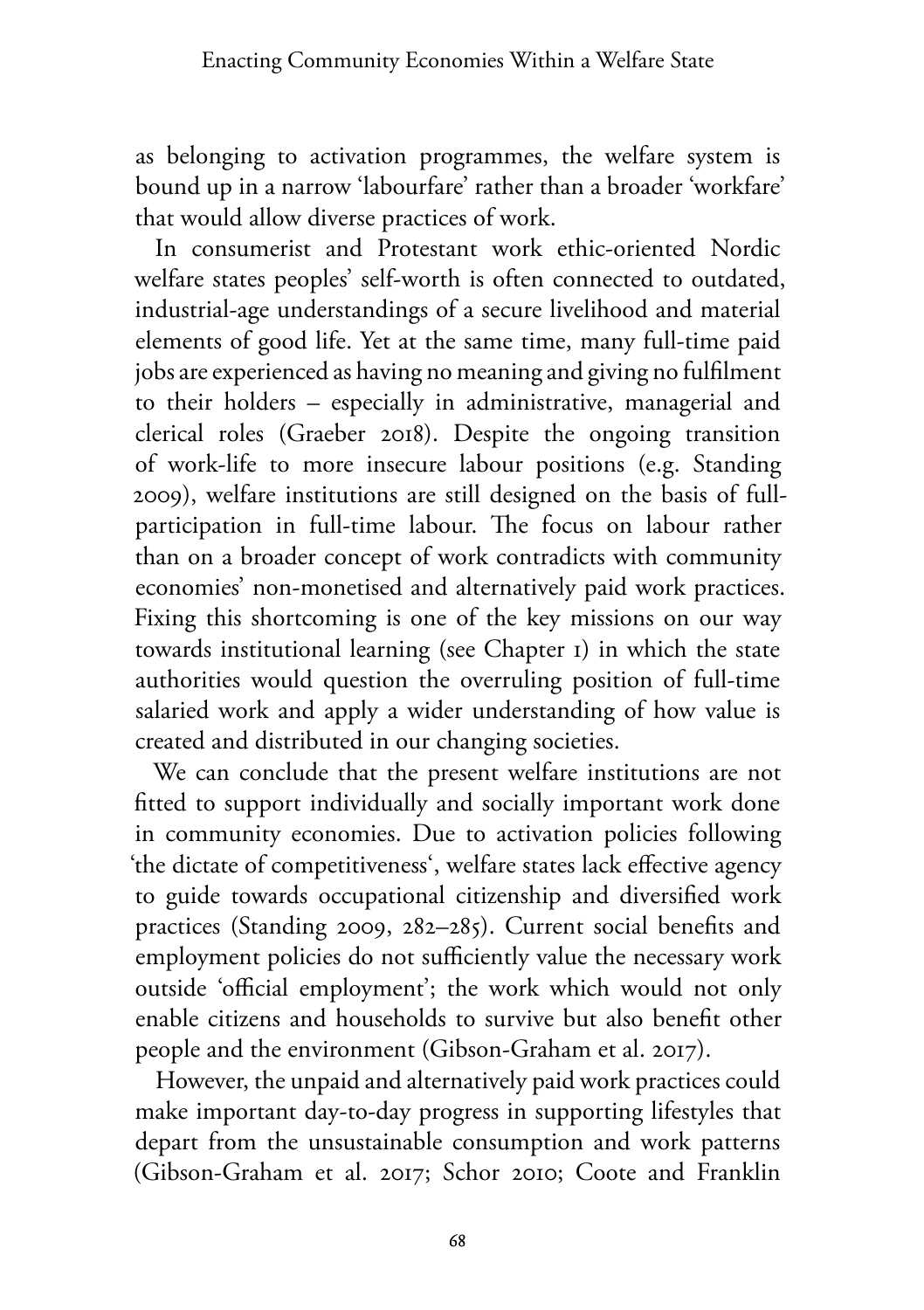2013). Moreover, they could have a significant role in building bottom-up solutions for meeting the governmental commitments to achieve global sustainable development goals (SDGs) by 2030 (see e.g. Folke et al. 2016). The diverse work practices could also influence the future of work in general by making it more humane, flexible and connected to real human needs rather than a motor that supports unsustainable production and consumption patterns. When ignoring the diversity of work, welfare states are at risk of missing out this transformative potential.

There is an urgent need for both economists and policy makers to seriously address climate change and other sustainability issues and transform the welfare states in an ecological direction through integrative ecosocial policies (e.g. Hirvilammi and Helne 2014; Koch and Mont 2016; Gough 2017). The present emphasis on technology, efficiency and markets keeps the conventional mechanisms for job creation in place, thereby preventing major transformations in how people gain access to work and income. To overcome this problem, the rich North should confront its commitment to economic growth by averting continued increases in the scale of consumption through trading income for time (e.g. Schor 2005; 2013; see Chapter 1) This can be done, for example, by relinquishing our 'fetish for labour productivity', i.e. the desire continually to increase the output delivered by each hour of working time (Jackson 2013). However, there are no simple formulas to re-organise work and re-write welfare policies according to what has been discussed. It is complicated by the complex ways in which different policies and habits, roles and responsibilities, and interests and institutions interact (Coote 2013). To address the need for reorganising employment and welfare policies, we propose two concrete policy proposals that might enable the welfare state to better support the broad understanding of work.

First, as an alternative for activation policies and conditional social benefits based on the notion of full-time labour, the universal basic income could provide a more fruitful basis for building

69